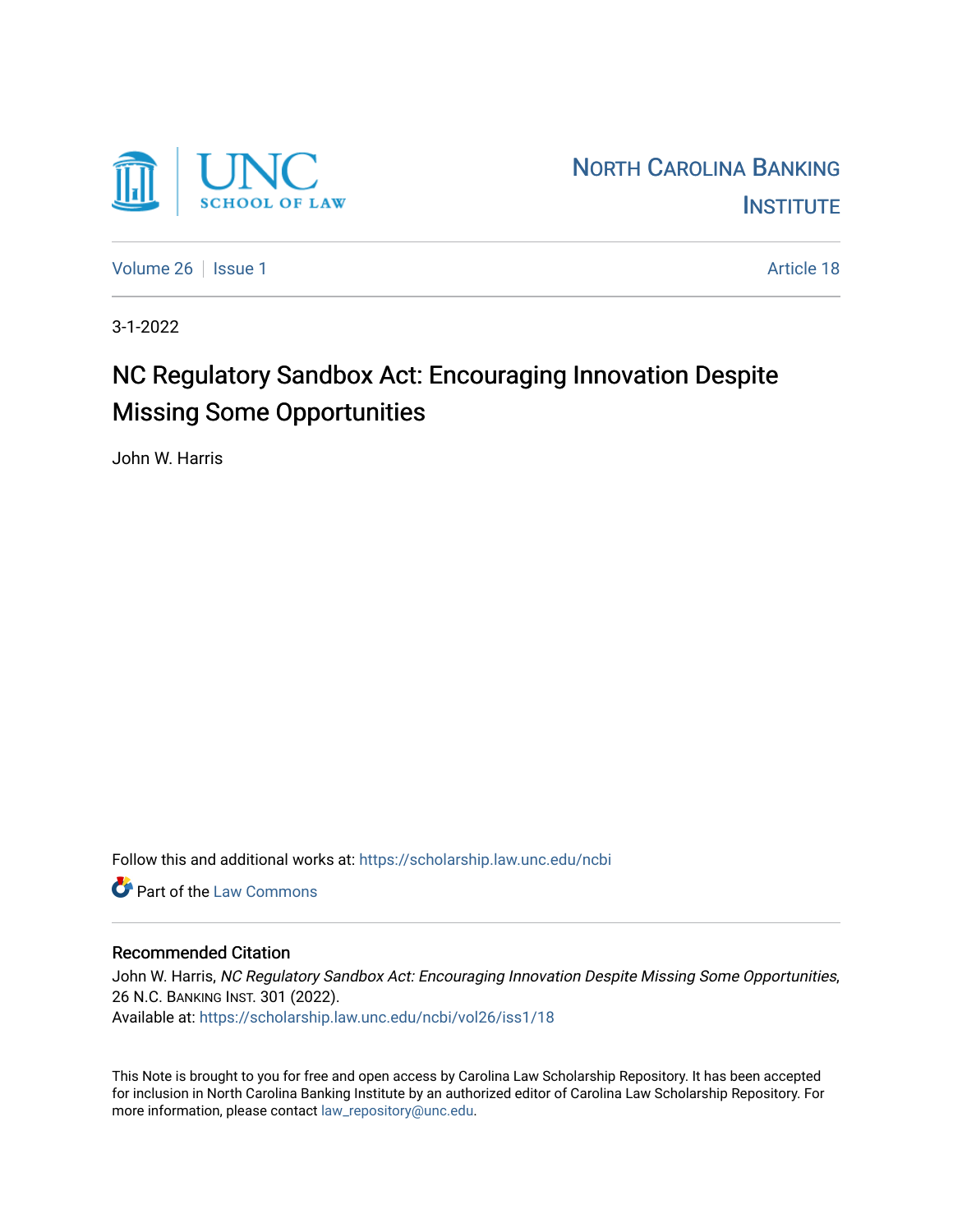# **NC Regulatory Sandbox Act: Encouraging Innovation Despite Missing Some Opportunities**

# I. INTRODUCTION

In a perfect world, economic regulations would always achieve their intended goals, such as protecting consumers and the economy from dishonest or risky activities. But in the world we live in, regulations are often fallible constructions that reflect the imperfections of the humans who wrote them. Of course, they cannot be eliminated altogether. The costs of removing regulations entirely would far outweigh the benefits.<sup>1</sup> This reality has led governments around the world to experiment with an alternative to this seemingly two-sided choice: the regulatory sandbox.

A regulatory sandbox is a legislative construct that gives companies a fixed period of time in which to test novel financial products without being subject to full government regulation.<sup>2</sup> Proponents of regulatory sandboxes see them as an essential response to the everincreasing pace of technological innovation.<sup>3</sup> Critics view them with a wary eye, arguing that sandboxes can enable the opportunistic and predatory practices that existing regulations seek to prevent in the first

<sup>1.</sup> PEW CHARITABLE TR., *Government Regulation: Costs Lower, Benefits Greater Than Industry Estimates* (May 26, 2015), https://www.pewtrusts.org/en/research-andanalysis/fact-sheets/2015/05/government-regulation-costs-lower-benefits-greater-thanindustry-estimates [https://perma.cc/V6F9-AKNG].

 <sup>2.</sup> Thomas A. Hemphill, *How State 'Regulatory Sandboxes' are Laboratories for Innovation,* THE NAT'L INT. (June 13, 2021), https://nationalinterest.org/feature/how-state- %E2%80%98regulatory-sandboxes%E2%80%99-are-laboratories-innovation-187259 [https://perma.cc/QZ5P-KQ32].

 <sup>3.</sup> *See* Cristina Rosemberg et al., *Regulatory Sandboxes and Innovation Testbeds: Final Report,* INTER-AM. DEV. BANK (2020),

https://publications.iadb.org/publications/english/document/Regulatory-Sandboxes-and-Innovation-Testbeds-A-Look-at-International-Experience-in-Latin-America-and-the-Caribbean.pdf [https://perma.cc/ZPT3-X585] (discussing how the "pacing problem" of regulation "has never been more prevalent due to the nature and speed of digital transformation and innovation," and suggesting that "[r]egulators can . . . play a more active role in nurturing and supporting innovation by exploring the application of regulatory sandboxes").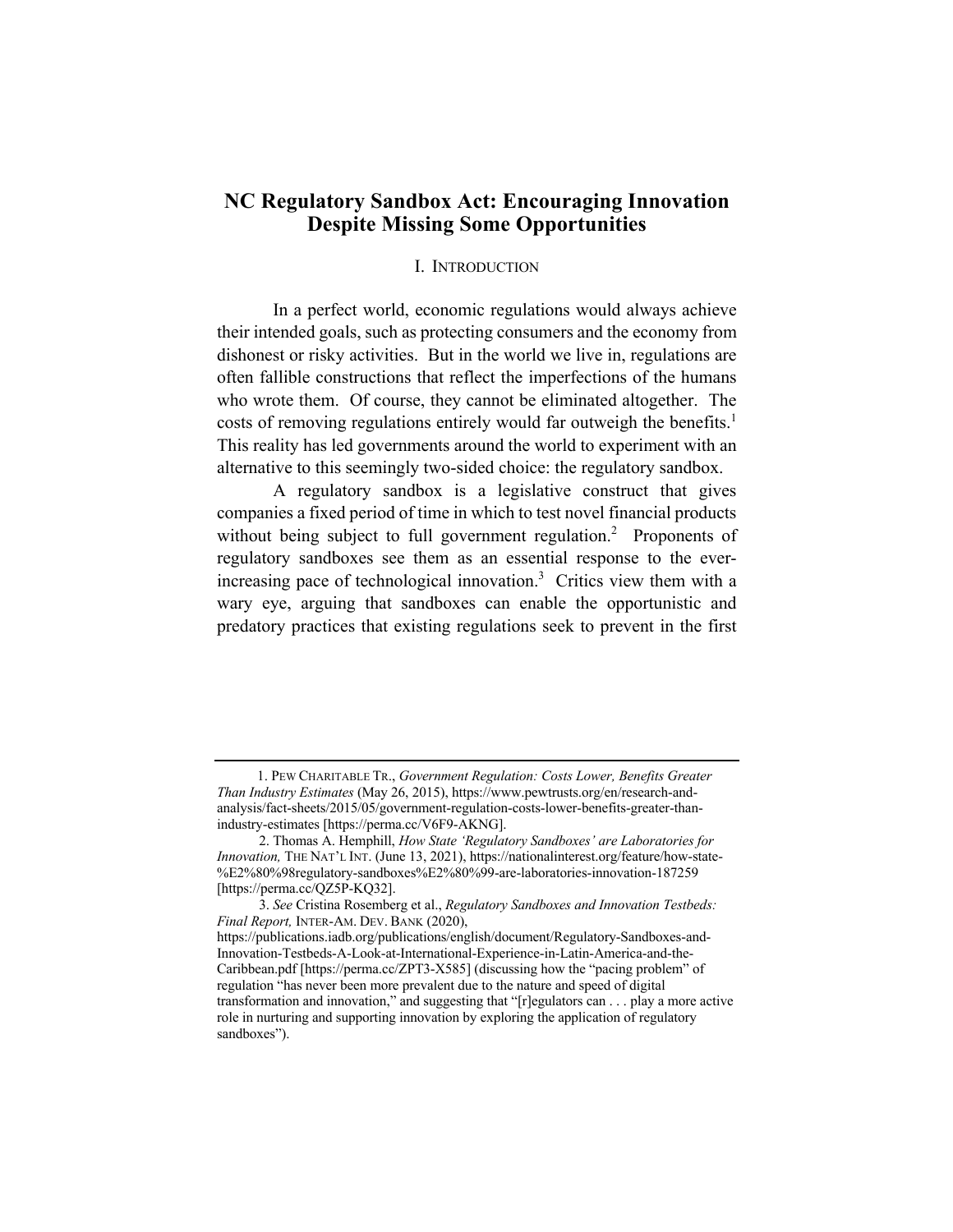place.4 The truth is that sandboxes can do both of these things, and the details of a particular regulatory scheme will determine its efficacy.<sup>5</sup>

On October 15, 2021, Governor Roy Cooper signed into law the North Carolina Regulatory Sandbox Act ("N.C. Act") which established a regulatory sandbox in North Carolina.<sup>6</sup> The N.C. Act is an essential first step towards making institutional changes and will ensure that financial, banking, and insurance companies doing business in North Carolina can innovate safely under minimal regulatory restriction.<sup>7</sup> The Act will help position North Carolina as one of the leading states with regard to attracting financial, insurance, and blockchain innovators.<sup>8</sup>

While the N.C. Act is a step in the right direction, the North Carolina legislature missed an opportunity to capitalize on lessons learned in other jurisdictions where sandboxes are already in effect.<sup>9</sup> Since it is unlikely that the Act will be amended so shortly after its passage, there are two alternative approaches to correcting any deficiencies. The "Innovation Council," an entity established by the N.C. Act to administer the sandbox, could first make minor adjustments as it rolls out the program, although these changes must be limited to

5. *See infra* Part VIII.

6. N.C. Regulatory Sandbox Act, ch. 169, 2021 N.C. Sess. Ls., https://ncleg.gov/EnactedLegislation/SessionLaws/PDF/2021-2022/SL2021-166.pdf [https://perma.cc/LW6H-MBNH].

 7. Andrea O'Sullivan, *Expanding Regulatory Sandboxes to Fast-Track Innovation*, JAMES MADISON INST. (Jan. 2021), https://www.jamesmadison.org/wpcontent/uploads/2021/01/Regulatory\_Sandbox\_1.27.21.pdf [https://perma.cc/NN6R-TQ5K] (defining a regulatory sandbox as an environment in which "innovative companies may safely experiment under the watch and guidance of regulatory agencies").

8. *See* Richard B. Levin et al., *Hardly Child's Play: North Carolina Joins the Growing Number of States with a Fintech Regulatory Sandbox,* NELSON MULLINS: IDEA EXCH. (Oct. 19, 2021), https://www.nelsonmullins.com/idea\_exchange/blogs/Fintechnostradamus/fn-in-the-news/hardly-child-s-play-north-carolina-joins-the-growing-numberof-states-with-a-Fintech-regulatory-sandbox [https://perma.cc/RCF9-LLCS] (recognizing that N.C. recently became the tenth state to offer a regulatory sandbox, and that sandboxes can "pave the way for a more attractive and predictable marketplace for developing new FinTech solutions").

9. *See* Reiners, *supra* note 4 (criticizing an earlier version of the N.C. Act and recommending changes based on existing sandboxes).

 <sup>4.</sup> *See* Lee Reiners, *North Carolina's Proposed Regulatory Sandbox Needs Work,* DUKE UNIV. SCH. OF L.: THE FINREG BLOG (May 28, 2019),

https://sites.law.duke.edu/thefinregblog/2019/05/28/north-carolinas-proposed-regulatorysandbox-needs-work/ [https://perma.cc/F57P-6V39] (recognizing that "[t]here is nothing inherently wrong with a state promoting specific industries in furtherance of economic growth… [t]he problem with this approach, when it has historically been applied to financial services, is that it can lead to consumer abuses and potentially, more widespread economic harm" - the reduction in mortgage lending regulations leading up to the financial crisis is a good example).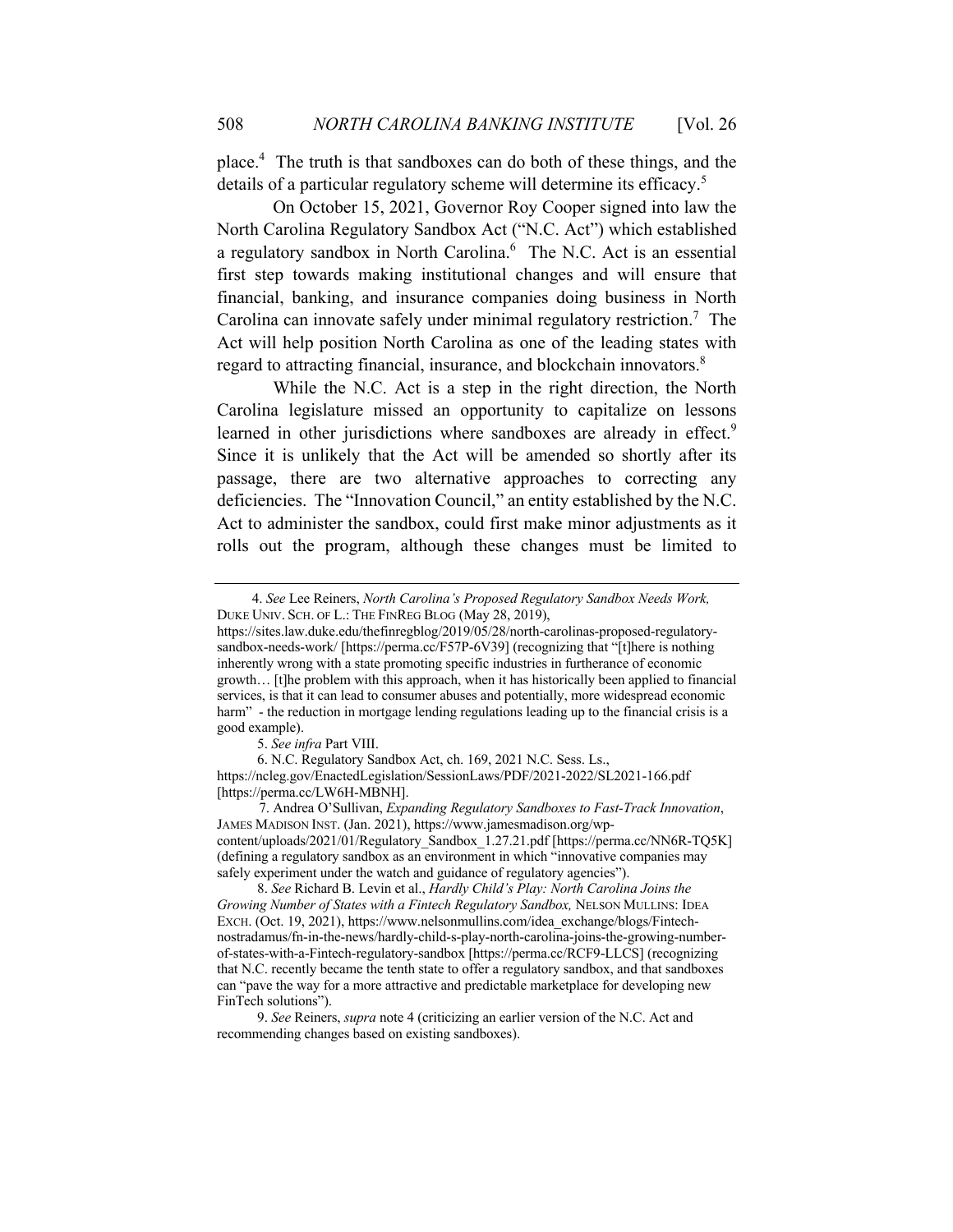discretionary details that are under the Council's control.<sup>10</sup> With regard to bigger changes, the Council could implement the sandbox as-written for a period of two years and then recommend a set of refinements to the General Assembly. This will enable the program to operate unchanged for the benefit of any participants and also give the Council plenty of time to evaluate which substantive changes may be needed. Allowing the Innovation Council to tinker with the program is consistent with the experimental nature of the sandbox idea itself.

This Note proceeds in five parts. Part II provides a background of regulatory sandboxes, a procedural history of the regulatory sandbox concept in North Carolina, and the specific provisions of the N.C. Act.<sup>11</sup> Part III examines the myriad benefits that will result from the Act, and addresses some general critiques that the Act is vulnerable to.<sup>12</sup> Part IV addresses criticisms the N.C. Act is vulnerable to, and Part V forecasts a number of changes that will likely improve the effectiveness of the N.C. Act, whether they are effectuated by the Council itself or through subsequent amendments of the statute by the General Assembly.<sup>13</sup> Part VI concludes that while the Act as-written has some important benefits, it could function much more effectively by incorporating what other jurisdictions have learned over the years.<sup>14</sup>

# II. HISTORY OF REGULATORY SANDBOXES AND SPECIFIC PROVISIONS OF THE N.C. ACT

A regulatory sandbox is a government program which allows companies to operate for a limited period of time without being subject to the full ambit of regulations that would normally apply.<sup>15</sup> Regulators developed these sandboxes in order to influence economic activity

 <sup>10.</sup> *See* N.C. GEN. STAT. § 150B-19 (2011) (prohibiting an agency from adopting rules that interpret a law unless the law specifically authorizes an agency to do so).

<sup>11.</sup> *See infra* Part II.

<sup>12.</sup> *See infra* Part III.

<sup>13.</sup> *See infra* Part IV-V.

<sup>14.</sup> *See infra* Part VI.

<sup>15.</sup> *See* N.C. Regulatory Sandbox Act § 169-1(b)(11) (defining regulatory sandbox as a program that "permits a person or entity to temporarily test an innovative financial or insurance product or service and make it available to consumers on a limited basis without being subject to certain licensing or other regulatory obligations imposed under applicable State law").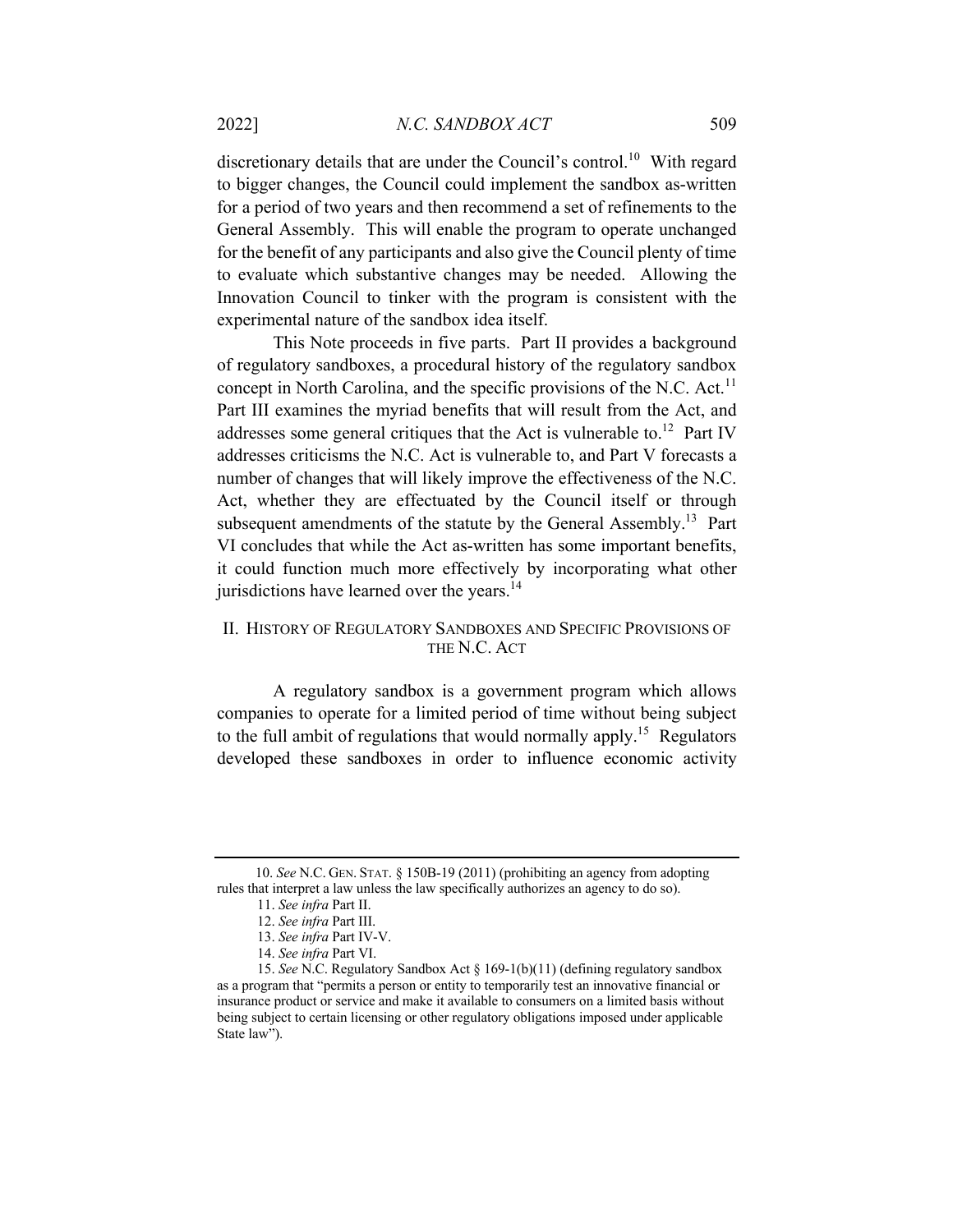outside traditional channels.<sup>16</sup> Adjusting the regulatory regime can be a powerful tool for the government to guide economic policy and incentivize certain activity. $17$ 

The general goal of N.C. Act's program is to support innovation and job creation in North Carolina by allowing companies to experiment and iterate with innovative products and services.<sup>18</sup> The program also intends to give regulators the experience they need to modernize North Carolina's banking and insurance laws in a way that enables the state to remain competitive, possibly by eliminating or amending existing regulations.<sup>19</sup> For participating firms, the goal is to successfully navigate the program and gain the experience and traction needed to legally operate outside the sandbox once the testing period has ended.<sup>20</sup>

 17. Mark Horton & Asmaa El-Ganainy, *Fiscal Policy: Taking and Giving Away*, FIN. & DEV. – INT'L MONETARY FUND (Feb 24, 2020),

https://www.mckinsey.com/industries/public-and-social-sector/our-insights/how-state-andlocal-governments-win-at-attracting-companies [https://perma.cc/7LDA-TKR6] (claiming that state and local governments often use "fiscal incentives, including cash grants, rebates, and tax credits, to entice them to relocate, expand, or stay in a specific locality"); *see Economics of Taxation*, U.S. DEP'T OF THE TREASURY (Dec. 5, 2010, 10:27 AM), https://www.treasury.gov/resource-center/faqs/Taxes/Pages/economics.aspx [https://perma.cc/9C2F-WVF9] (finding that tax increases can discourage and penalize industries that have harmful or negative externalities, and that excise taxes are used to discourage alcohol and tobacco use, and are used during a war or national emergency to reduce demand for scarce resources); *see also Environmental Taxation: A Guide for Policy Makers,* ORG. FOR ECON. CO-OPERATION AND DEV. (Sept. 2011*), https://www.oecd.org/env/tools-evaluation/48164926.pdf* [https://perma.cc/ZC5J-7RF5]

(discussing how taxes can correct the market's failure to adequately recognize the environmental impacts of industry).

18. *See* N.C. Regulatory Sandbox Act § 169-4(a) ("The purpose of the Innovation Council is to support innovation, investment, and job creation within North Carolina by encouraging participation in the regulatory sandbox.").

19. *See* § 169-2(d) ("[T]he General Assembly finds that modernization of relevant banking, insurance, and related laws will contribute to the economic vitality of all areas of the State and will help North Carolina remain competitive in the twenty-first century.").

20. *See* Hemphill, *supra* note 2 ("[B]y lowering the initial regulatory costs for new market entrants, these firms have the opportunity to develop into competitors that can absorb standard compliance costs, at which point they "graduate" from the sandbox.").

<sup>16.</sup> *See* Adam A. Millsap, *Utah's Effort to Expand Regulatory Sandboxes is Smart Move,* FORBES (Feb. 1, 2021, 9:32 AM),

https://www.forbes.com/sites/adammillsap/2021/02/01/utahs-effort-to-expand-regulatorysandboxes-is-smart-move/?sh=e81668b6a09c [https://perma.cc/V4BB-ALLG] (finding that adjusting regulations is an alternative to taxation, spending, and monetary policy as traditional government controls).

https://www.imf.org/external/pubs/ft/fandd/basics/fiscpol.htm [https://perma.cc/3YC3- 99C8]; *see* Christian Gonzales et al., *How State and Local Governments Win at Attracting Companies*, MCKINSEY & CO. (Sept. 13, 2019),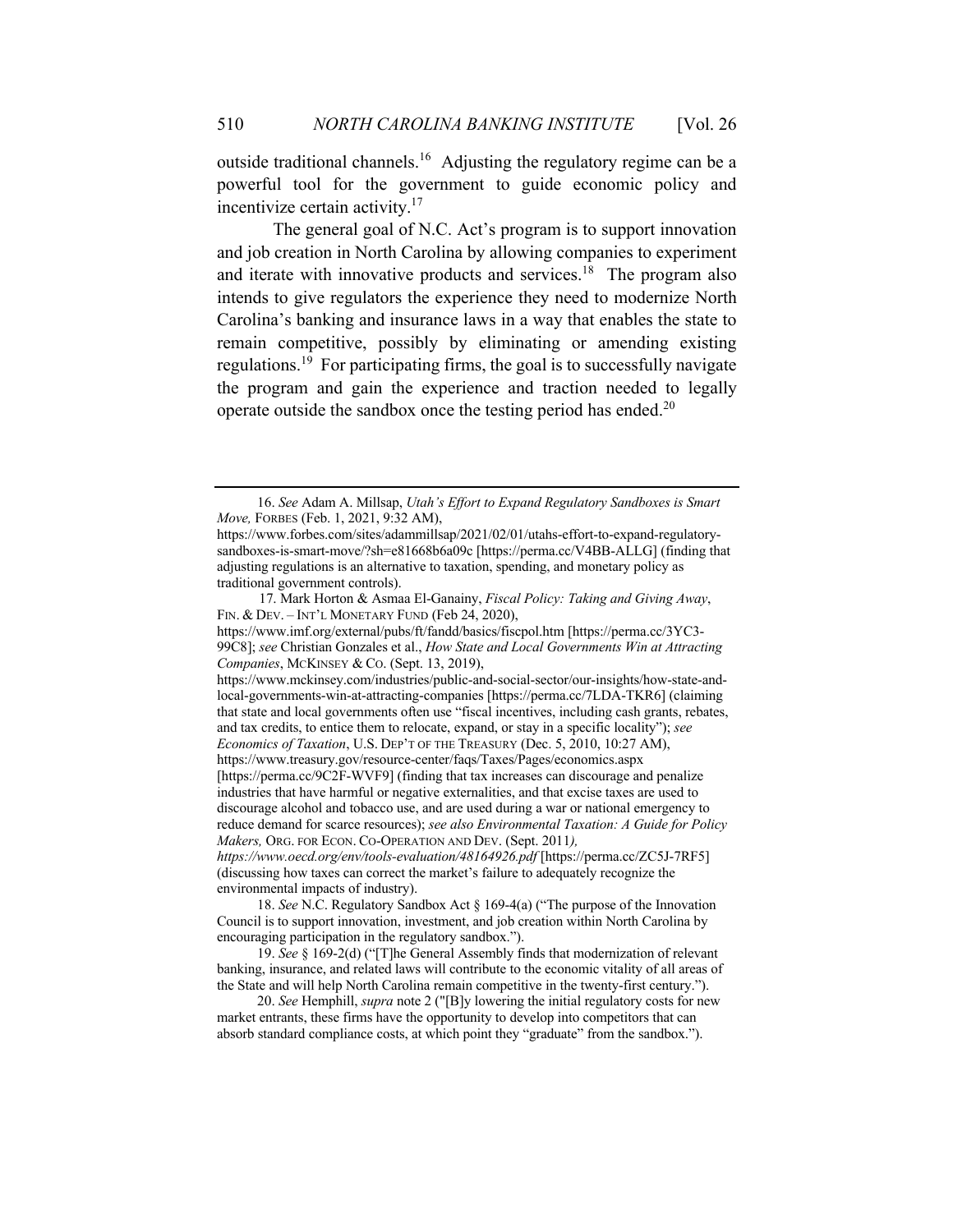The United Kingdom ("UK") implemented the first regulatory sandbox in 2016 through the Financial Conduct Authority ("FCA").<sup>21</sup> Before the UK sandbox program began, the FCA identified three potential benefits of a regulatory sandbox: (1) it could the reduce time and cost needed to bring products to market, (2) it might increase access to finance, and (3) it might allow more innovative products to reach the market.<sup>22</sup> The UK's sandbox also attempts to address the fact that businesses are often unable to safely implement new products because of uncertainties in the regulatory environment. $^{23}$ 

The UK's FCA used its regulatory sandbox to give fledgling companies the opportunity to pursue innovative financial products without requiring them to first build out large compliance programs, which can be expensive to develop and require specific expertise.  $24$ However, a firm's time in the sandbox is limited: the UK's sandbox typically allows participation for a period of three to six months before firms must implement a compliance function or stop operating.<sup>25</sup> For instance, participants from the UK's most recent "cohort" of participants include the companies Bayfikr and Blockpass.26 Bayfikr is an application that enables immigrants living in the UK to pay bills in their home country securely and without setting up foreign bank accounts. $27$ Blockpass is a software service which helps businesses comply with their "know your customer" and anti-money laundering regulatory requirements when they accept new customers.<sup>28</sup>

 <sup>21.</sup> *Id.*

<sup>22.</sup> *Regulatory Sandbox*, FIN. CONDUCT AUTH. at 5 (2015),

https://www.fca.org.uk/publication/research/regulatory-sandbox.pdf [https://perma.cc/52HJ-WRX2].

<sup>23.</sup> *See* Andrew Moyle & Fiona Maclean*, World-First Regulatory Sandbox Open for Play in the UK, LATHAM & WATKINS (May 9, 2016),* 

https://www.lw.com/thoughtLeadership/LW-world-first-regulatory-sandbox-open-for-playin-UK [https://perma.cc/FCB5-G6ZD] (claiming that "[u]ntil now, many businesses have struggled to find a safe way to implement these technologies given the unknowns in the regulatory environment and the risk of public scrutiny").

 <sup>24.</sup> *See* Hemphill, *supra* note 2 (recognizing that the UK sandbox is intended to allow innovative businesses to test their products and overcome the high initial regulatory costs that usually serve as a barrier to entry).

<sup>25.</sup> *Default Standards for Sandbox Testing Parameters*, FIN. CONDUCT AUTH. (2016), https://www.fca.org.uk/publication/policy/default-standards-for-sandbox-testingparameters.pdf [https://perma.cc/FXR7-XCSH].

<sup>26.</sup> *Regulatory Sandbox – Cohort 7*, FIN. CONDUCT AUTH. (2021),

https://www.fca.org.uk/firms/regulatory-sandbox/regulatory-sandbox-cohort-7 [https://perma.cc/9WE3-RSGE].

<sup>27.</sup> *Id.* 

<sup>28.</sup> *Id.*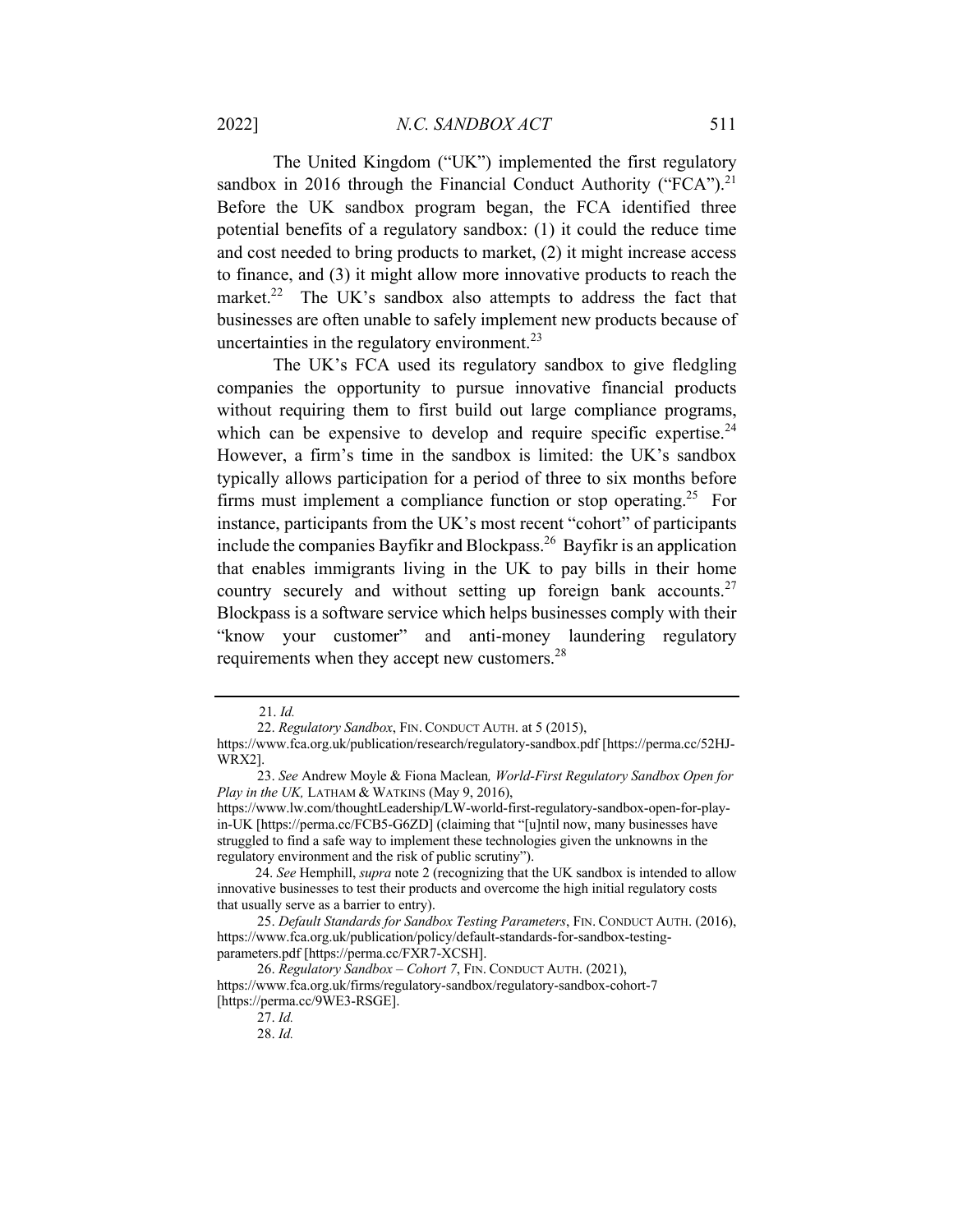It did not take long for the sandbox idea to make its way across the ocean.29 Arizona, Nevada, Utah, Wyoming, Florida, and West Virginia, Texas, and North Carolina have each enacted legislation creating regulatory sandboxes.30 As of this Note's publication, regulatory sandbox bills have been introduced in South Carolina and Louisiana.<sup>31</sup>

Proponents of regulatory sandboxes suggest they are necessary for financial regulations to have a fighting chance at keeping pace with rapid technological innovation.<sup>32</sup> This is because the sandbox gives regulators time to understand recent innovations before they attempt to regulate them.<sup>33</sup> Some advocates have said that regulators have a duty to understand the benefits and risks of innovation, so that they can develop regulations that can capitalize on the benefits while minimizing the risks to consumers.34

# *A. North Carolina's Regulatory Sandbox Act*

In 2019, lawmakers introduced a regulatory sandbox bill but it failed to progress beyond the Committee on Banking in the N.C. House of Representatives.<sup>35</sup> Key stakeholders criticized the 2019 version

 <sup>29.</sup> *See* Chrys D. Lemon et al., *Two Industries Play in the Sand: Recent Fintech and Insurtech Developments*, 22 No. 5 FINTECH L. REP. NL 1 (2019),

https://1.next.westlaw.com/Document/I5d79f0e2fa4911e99b9e81ccebb1c823/View/FullTex t.html?originationContext=docHeader&contextData=(sc.Search)&transitionType=Documen t&needToInjectTerms=False&docSource=a406d26933c44a44bcf6110d5bf14a4c&firstPage =true&bhcp=1 [https://perma.cc/X5RG-6CBV] (noting that Arizona was the first state to create a fintech regulatory sandbox and had 7 participating companies by June, 2019).

<sup>30.</sup> ARIZ. REV. STAT. ANN. § 41–5601(LexisNexis 2018); NV S.B. 161, 2019 80th Leg., https://www.leg.state.nv.us/Session/80th2019/Bills/SB/SB161\_EN.pdf [https://perma.cc/BV3E-QQGS]; UTAH CODE ANN. §13 – 55 (2020); WYO. STAT. ANN. § 40-29-101 (2019) (Wyoming); FLA. STAT. § 559.952 (2020) (Florida); W. VA. CODE § 31A-8G-8 (2020); TEX. CODE ANN. § 2005.001 (2019); N.C. Regulatory Sandbox Act § 169-1.

<sup>31.</sup> H. 4351, 2019 Gen. Assemb., 123rd Sess., (S.C. 2019); H.B. 482, 2021 Reg. Sess., (La. 2021).

 <sup>32.</sup> *See* Hemphill, *supra* note 2 (stating that Martec's Law is a theory which claims that innovation will always outpace regulation).

 <sup>33.</sup> *See* Levin et al., *supra* note 8 (recognizing that "regulators can gather empirical data about new business models and use an evidence-based approach for future policy decisions").

<sup>34.</sup> *See* Dan Quan, *A Few Thoughts on Regulatory Sandboxes*, STAN. CTR. ON PHILANTHROPY AND CIV. SOC'Y, https://pacscenter.stanford.edu/a-few-thoughts-onregulatory-sandboxes/ [https://perma.cc/B3AX-US47] (arguing that "regulatory uncertainty is the result of outdated regulations unable to catch up with innovation," and that "agencies need to actively seek to understand the benefits and risks of innovation, while developing appropriate policies, guidance, and/or regulations to reap those benefits, protect consumers, and safeguard the financial system").

<sup>35.</sup> H.R. 1013, 2019 Gen. Assemb., Reg Sess. (N.C. 2019).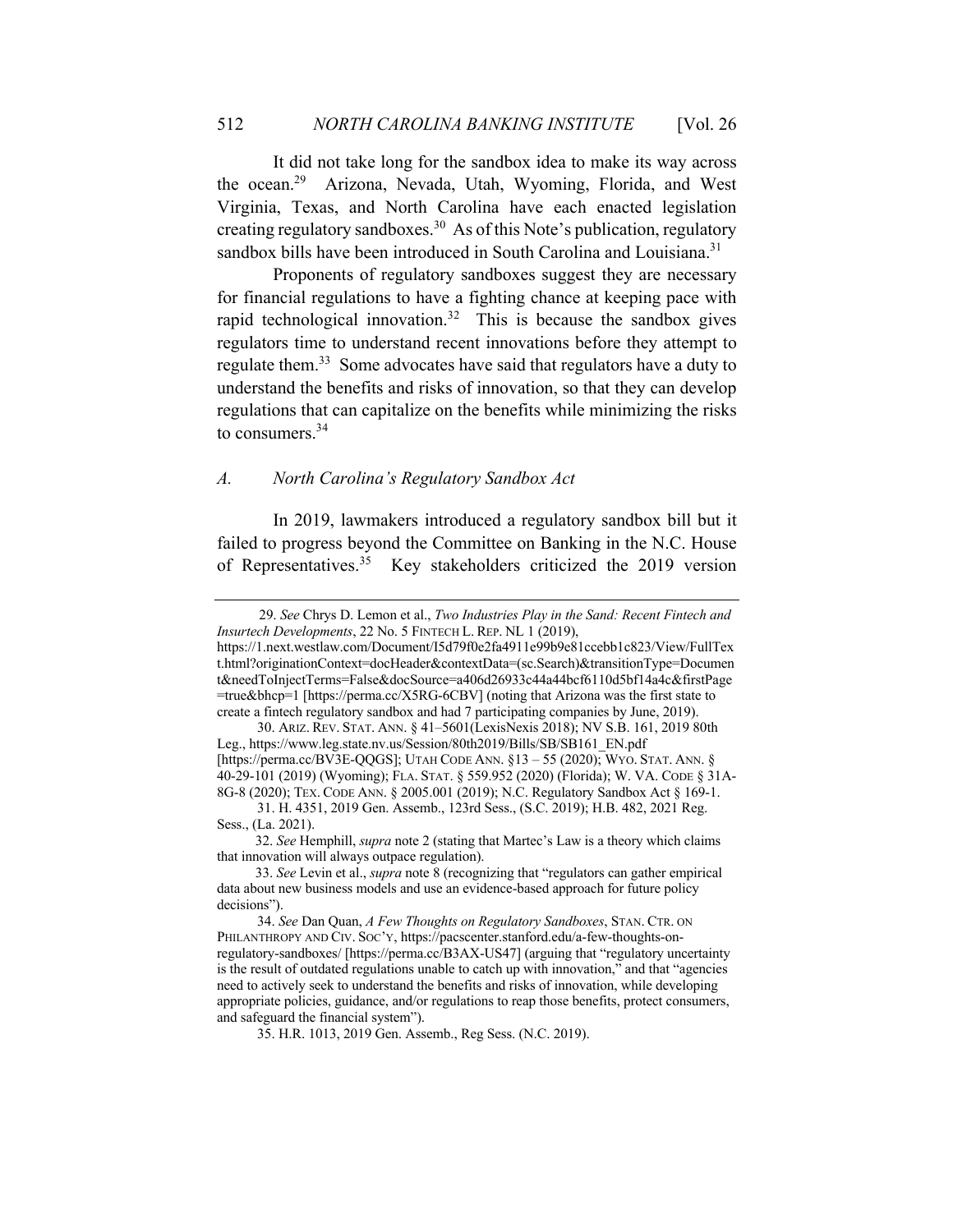because it did not require companies to disclose to consumers that they were sandbox participants, or that they did not have a license to offer products outside the sandbox, the products could possibly expose consumers to financial risk, and companies could participate in the program indefinitely.36

A new bill, with significant changes from the 2019 version, was introduced on April 20, 2021.<sup>37</sup> The North Carolina Regulatory Sandbox Act passed unanimously in the Senate on October 6, 2021, and received unanimous approval in the House the next day.38 Governor Roy Cooper signed the bill into law on October 15, 2021.<sup>39</sup>

# *B. Specific Provisions of the North Carolina Regulatory Sandbox Act*

The N.C. Act creates an "Innovation Council" with a goal of "support[ing] innovation, investment, and job creation within North Carolina" by encouraging companies and individuals to participate in the regulatory sandbox program.<sup>40</sup> The N.C. Act also tasks the Council with deciding which innovations the regulatory sandbox will support by determining the policy priorities of the program.<sup>41</sup> The Council plays the gatekeeping role of deciding which entities to admit into the sandbox program, based upon enumerated criteria.42 The Council must also assign admitted participants to a state regulatory agency, which will in turn make additional decisions concerning what regulations will be waived for a sandbox participant. $43$ 

The eleven-member Council consists of a mixture of government employee "designees" and policy experts who are called "public" members.<sup>44</sup> Designees are government employees chosen by the

 <sup>36.</sup> Reiners, *supra* note 4.

<sup>37.</sup> N.C. Regulatory Sandbox Act § 169-1.

<sup>38.</sup> *Id.* 

<sup>39.</sup> *Id.* 

<sup>40.</sup> N.C. Regulatory Sandbox Act § 169-4(a).

<sup>41.</sup> *See id.* ("The Council is empowered to set standards, principles, guidelines, and policy priorities for the types of innovations that the regulatory sandbox program will support.").

<sup>42.</sup> *See* N.C. Regulatory Sandbox Act § 169-6(a), § 169-6(d)(1-6) (empowering the Innovation Council to "select and refer applicants to the applicable State agency" and requiring the Innovation Council to consider a number of criteria when making the determination of whether to admit applicants); *see infra* Part D.

<sup>43.</sup> *Id.* § 169-6(a).

<sup>44.</sup> *Id.* § 169-4(b).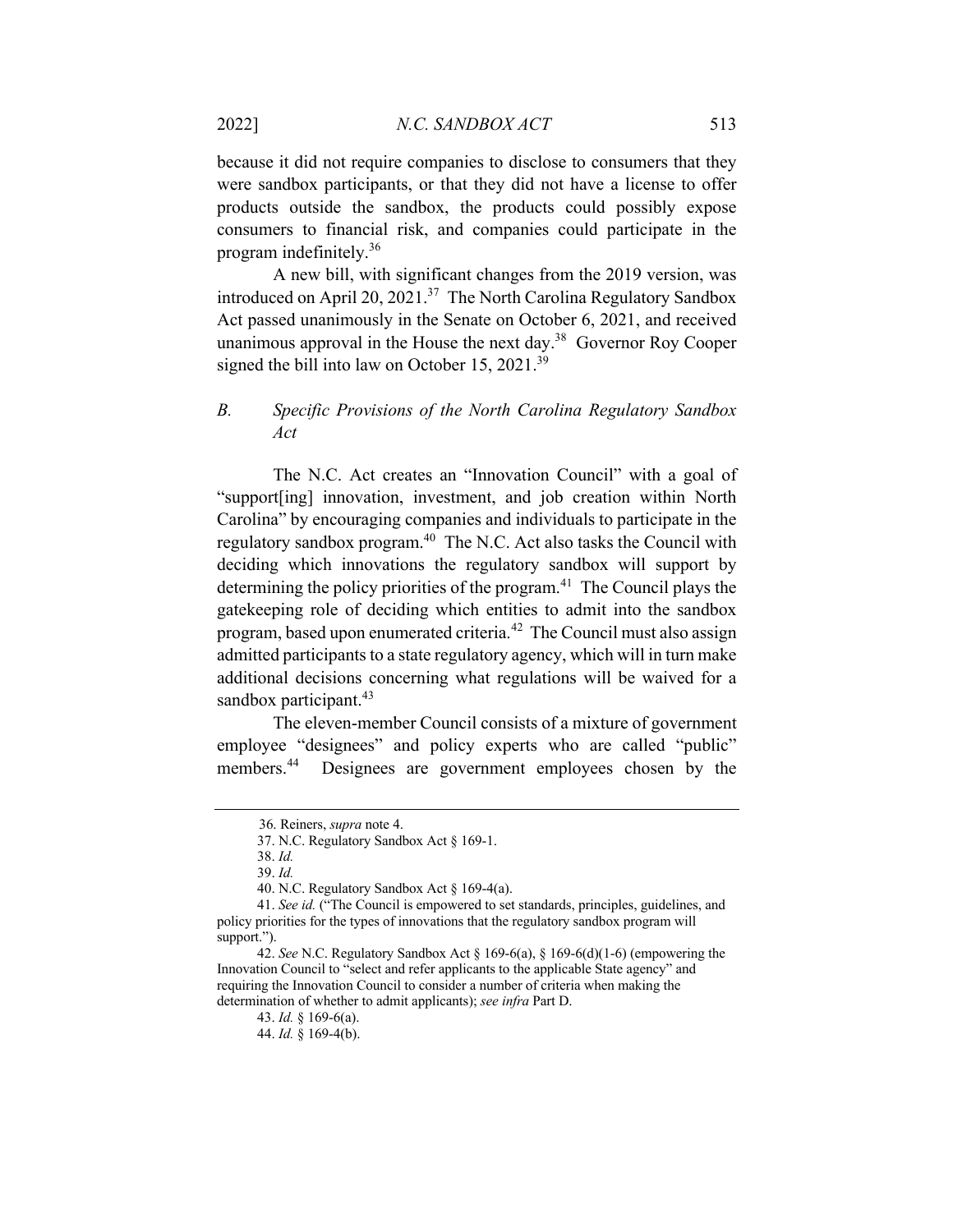leadership of their respective agency to participate on the Innovation Council.45 Public members are individuals who do not work in government and are not designees appointed by government officials.46 North Carolina's Commissioner of Banks and Commissioner of Insurance each appoint a designee.<sup>47</sup> The Secretary of State and Attorney General also select designees.<sup>48</sup> Two public members are appointed by the Governor, and one public member is appointed by the Lieutenant Governor.<sup>49</sup> The President Pro Tempore of the Senate recommends two public members from academia, and the Speaker of the House of Representatives recommends two public members from North Carolina's entrepreneurial or blockchain community.<sup>50</sup>

This results in a council composed of four government members and seven public members.<sup>51</sup> Based on the current political makeup of the NC General Assembly, five of the seven public members will be chosen by Republicans, and remaining two will be chosen by Democrats.<sup>52</sup> Members will serve staggered four-year terms.<sup>53</sup> Members can be reelected, but are limited to a total of two consecutive terms.<sup>54</sup>

# *C. Requirements of Applicants*

The Act currently allows firms implementing financial, insurance, and blockchain technology to apply for participation in the sandbox.<sup>55</sup> Essentially, this encompasses all firms that would otherwise be regulated by either the Office of the Commissioner of Banks or the Department of Insurance.<sup>56</sup> An additional requirement is that applicants

52. *North Carolina State Executive Offices*, BALLOTPEDIA

https://ballotpedia.org/North\_Carolina\_state\_executive\_offices [https://perma.cc/WF8J-2Q3U].

53. N.C. Regulatory Sandbox Act § 169-4(c).

<sup>45.</sup> *Id*. § 169-4(b)(1-4).

<sup>46.</sup> *See id*. (requiring "public members" to have a "background in one or more of the following areas: financial services; insurance; blockchain; Fintech; Insurtech; or entrepreneurship").

<sup>47.</sup> *Id.* § 169-4(b)(1-2).

<sup>48.</sup> *Id*. § 169-4(b)(3-4).

<sup>49.</sup> *Id.* § 169-4(b)(5-6).

<sup>50.</sup> *Id.* § 169-4(b)(7-8).

<sup>51.</sup> *Id*. § 169-4(b)(1-8).

<sup>54.</sup> *Id*.

<sup>55.</sup> *Id.* 

 <sup>56.</sup> *See* Erin Jane Illman & Lindsay E. Medlin, *Technology Boom in NC? What You Should Know About the Proposed Regulatory Sandbox in the Tarheel State,* BRADLEY: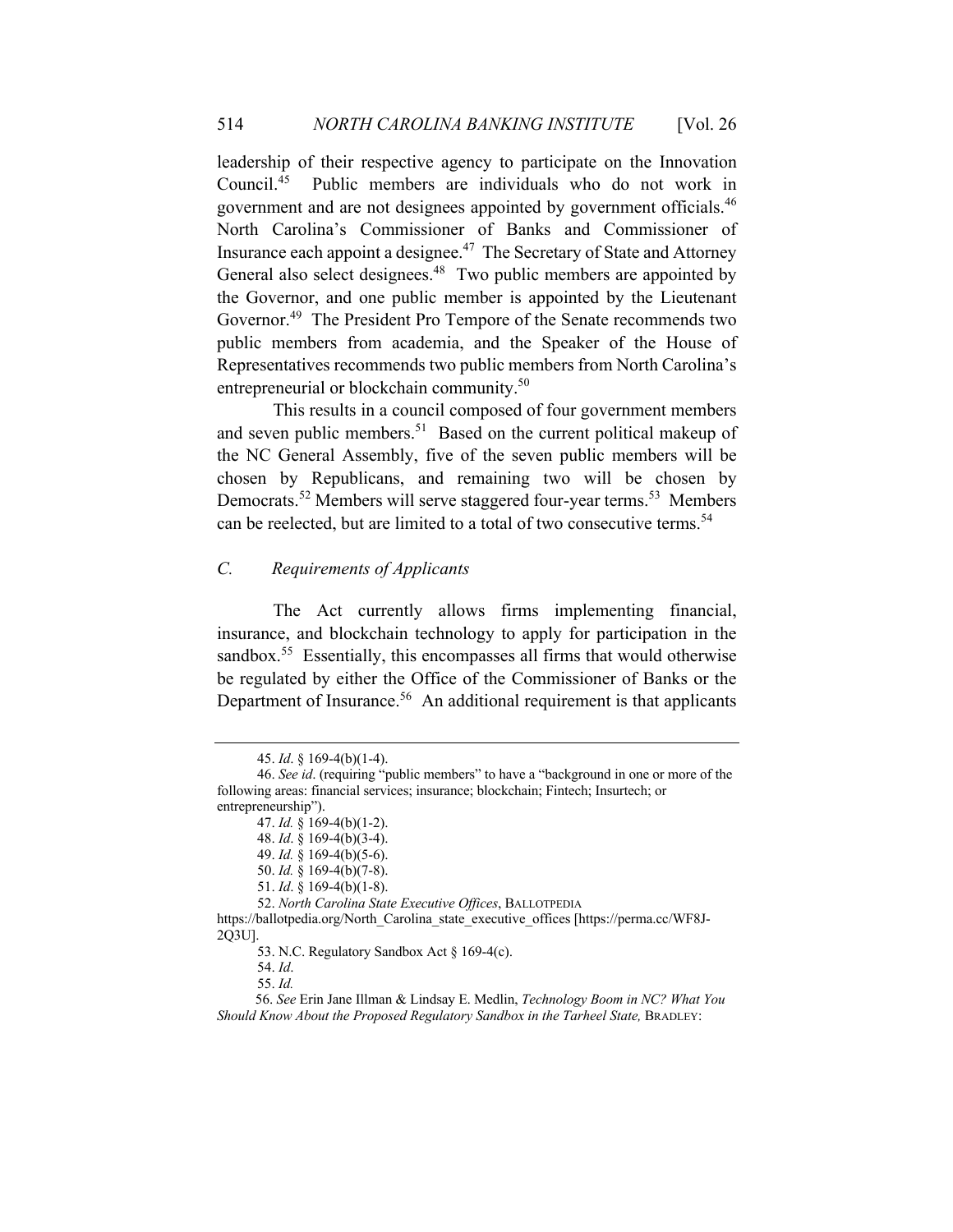offer an "innovative product or service," defined as a product that uses emerging technology, or a product that does not currently have a widespread offering in the state.<sup>57</sup> For example, firms that qualify for participation in the sandbox could be involved in peer-to-peer lending, cryptocurrency, or money transmission.<sup>58</sup> According to the North Carolina statute, a money transmission occurs when an entity sells or issues payment instruments primarily for household purposes, or when an entity receives money for transmission by any means, including electronic transfers and maintaining virtual currency on behalf of others.59 For example, in Arizona, several innovative money transmitter companies participated in the sandbox to test their products.<sup>60</sup> These participants included a cryptocurrency payments company that enables payment to marijuana businesses, and a company that provides cash to consumers in exchange for a share of their future earnings.<sup>61</sup>

All applicants must be corporations or other organized business entities and must have a physical presence in North Carolina.<sup>62</sup> Although the N.C. Act does not explicitly prohibit or allow large, established firms to enter the sandbox solely to test a particular product or service and remain otherwise regulated, it can be inferred from the Act's language that the sandbox program is not intended to serve incumbent firms with plenty of resources. $63$  It is clear that the Innovation Council can deny applications at its discretion, which indicates that the drafters might have intended the Council to make these decisions. $64$  The Council will consider a number of different criteria when determining whether to

63. *See id.* (finding that establishing the Innovation Council is intended to promote "entrepreneurial development").

ONLINE & ON POINT (July 20, 2021),

https://www.onlineandonpoint.com/2021/07/technology-boom-in-nc-what-you-shouldknow-about-the-proposed-regulatory-sandbox-in-the-tarheel-state/ [https://perma.cc/P6HN-LAKZ] ("The NC Sandbox Act would apply to entities regulated by the Office of Commissioner of Banks or the Department of Insurance.").

 <sup>57.</sup> N.C. Regulatory Sandbox Act § 169-1(b)(6-7).

 <sup>58.</sup> Miriam Cross, *States Entice Fintechs by Giving Them Freedom to Experiment*, AM. BANKER (Aug. 26, 2020, 1:16 PM), https://www.americanbanker.com/news/statesentice-Fintechs-by-giving-them-freedom-to-experiment [https://perma.cc/XU23-7EG8].

<sup>59.</sup> N.C. GEN. STAT. § 53-208.42(13)(a-b) (2016).

<sup>60.</sup> Sophie Quinton, *Relaxed Rules Attract Entrepreneurs to State 'Sandboxes',* PEW CHARITABLE TR. (June 15, 2021), https://www.pewtrusts.org/en/research-andanalysis/blogs/stateline/2021/06/15/relaxed-rules-attract-entrepreneurs-to-state-sandboxes [https://perma.cc/2RG5-3AQV].

<sup>61.</sup> *Id.* 

 <sup>62.</sup> *See* N.C. Regulatory Sandbox Act § 169-6(c) (requiring applicants to be a "corporation or other organized entity with a physical presence in North Carolina").

<sup>64.</sup> *Id.* § 169-6(e).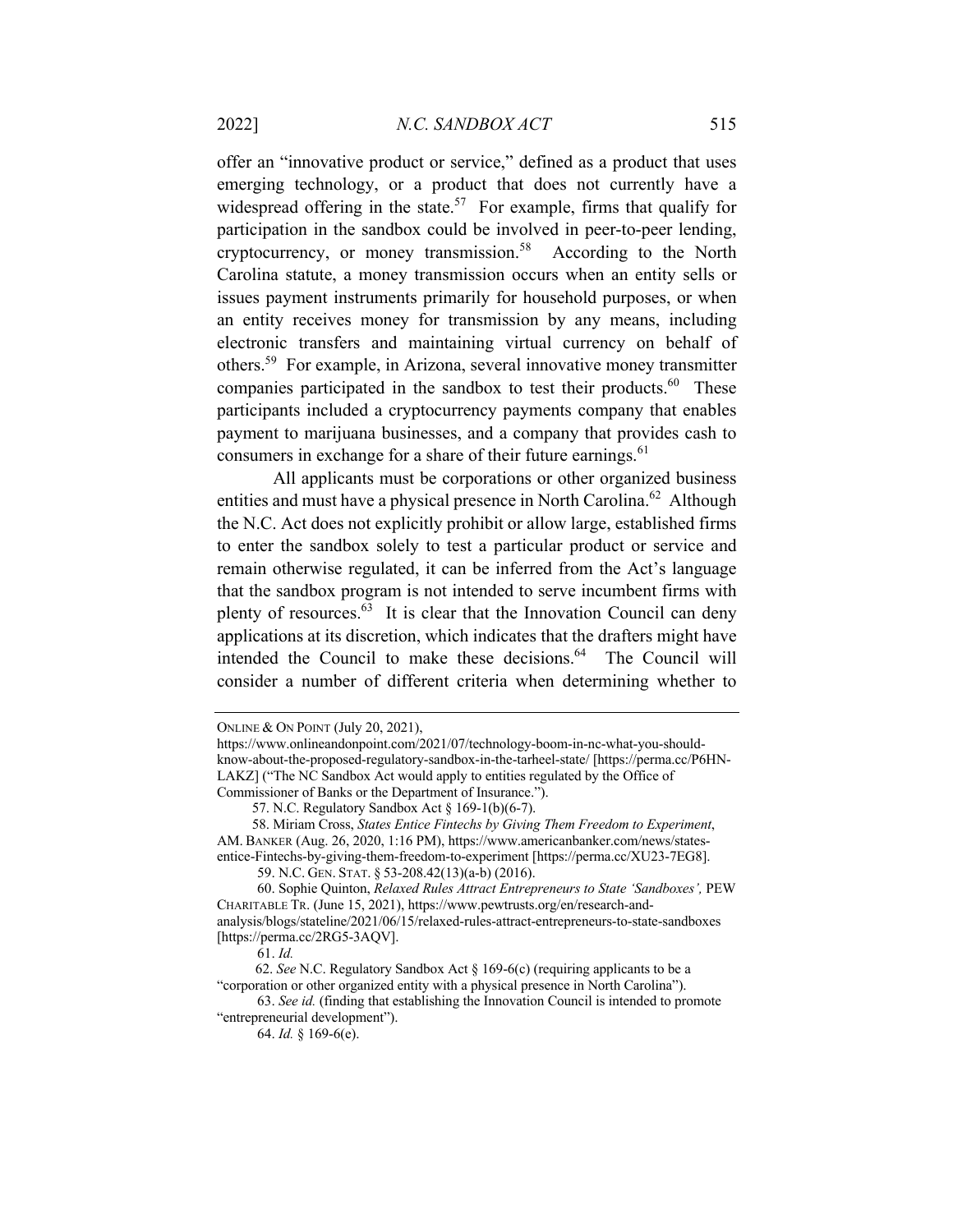admit applicants.65 These criteria include the nature of the innovative product or service, the methods that will be used to protect consumers, the applicant's business plan, and the availability of capital.<sup>66</sup> The council will also make its determination based on characteristics of the firm's management, including whether the management has the necessary expertise, and whether anyone substantially involved with the applicant has been convicted or investigated for fraud or securities violations.<sup>67</sup> In the name of transparency, the council must provide a reason for denying an applicant, but the N.C. Act otherwise gives the council considerable leeway in determining which applicants to admit.<sup>68</sup>

Once the council admits an applicant, the council will direct it to a state agency—either the Commissioner of Banks or Commissioner of Insurance—that determines which regulations the applicant may be exempted from.<sup>69</sup> These regulations must currently prevent the entity from offering its innovative product or service in North Carolina.70 The applicant can participate in the program for twenty-four months, with the possibility of an extension if approved by the applicable state agency.<sup>71</sup> The agency can make several other determinations.<sup>72</sup> It may prescribe, on a case-by-case basis, the maximum number of consumers to whom an applicant may offer its product or service to, and the maximum amount of money that consumers can invest, in an effort to permit experimentation while limiting the exposure of consumers.<sup>73</sup> The state agency may also require the entity to post a consumer protection bond to provide as security in the event that consumers suffer losses.<sup>74</sup>

At the end of the firm's participation in the sandbox program it must submit a final report, $75$  the specifics of which will be determined by

<sup>65.</sup> *Id.* § 169-6(d).

<sup>66.</sup> *Id.* 

<sup>67.</sup> *See id*. § 169-6(c) (requiring all individuals who are significantly involved in the firm to submit to a criminal background check).

<sup>68.</sup> N.C. Regulatory Sandbox Act § 169-6(d-e).

<sup>69.</sup> *See id*. § 169-3(b) ("[A] waiver . . . shall be no broader than necessary to accomplish the purposes set forth in this Act, as determined by the applicable State agency.").

<sup>70.</sup> *Id.* § 169-3(a) ("[A] person who makes an innovative product or service available to consumers in the regulatory sandbox may be granted a waiver of specified requirements . . . if these statutes or rules do not currently permit the product or service to be made available to consumers.").

<sup>71.</sup> *Id.* § 169-7(a).

<sup>72.</sup> *Id*.

<sup>73.</sup> *Id.* 

 <sup>74.</sup> N.C. Regulatory Sandbox Act § 169-7(b).

<sup>75.</sup> *Id.* § 169-7(c).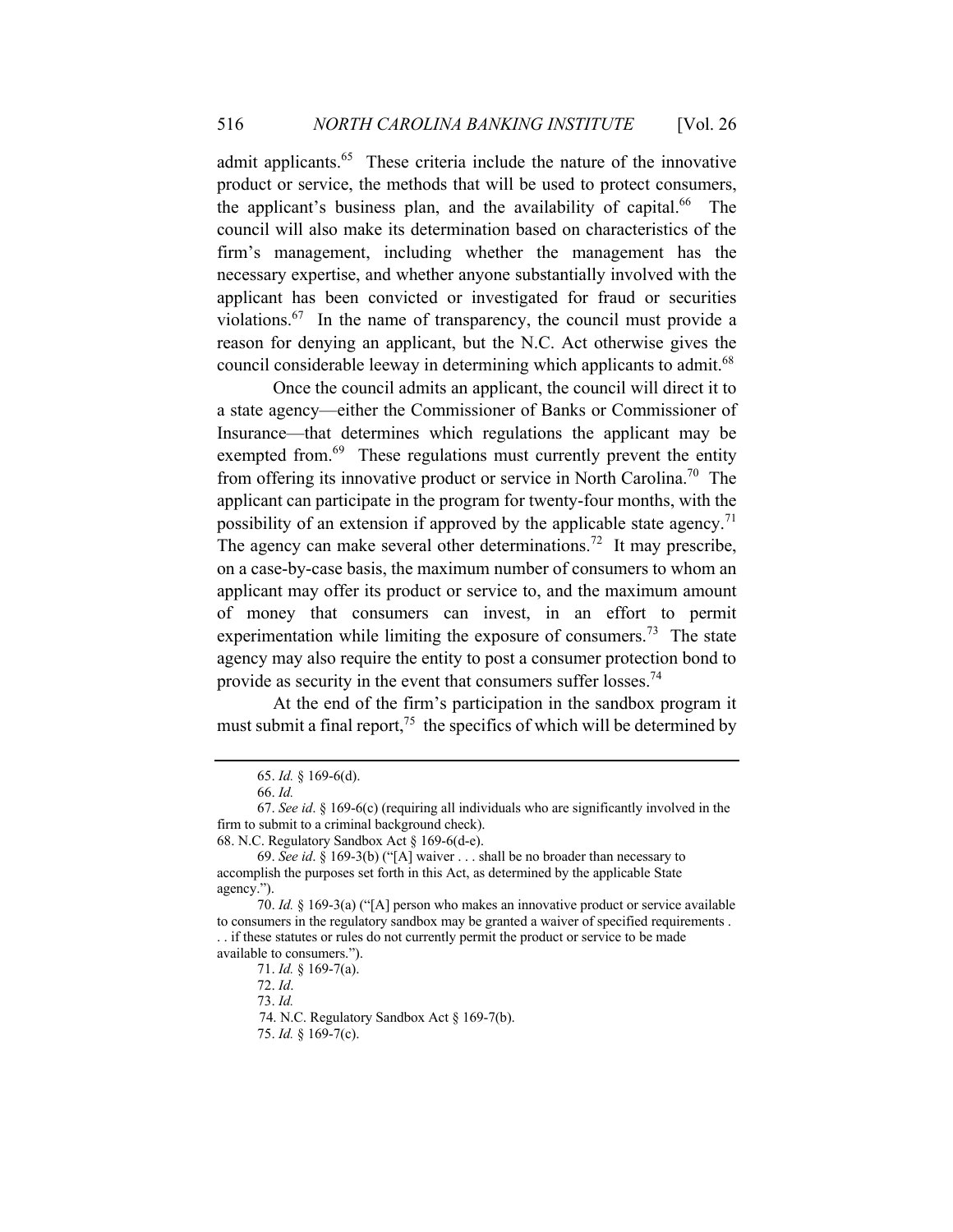the applicable State agency.<sup>76</sup> The firm must also keep certain business records for five years after the conclusion of the testing period.<sup>77</sup> These records must include documents and data produced by the business and be made available to the state agency upon request.<sup>78</sup>

The N.C. Act envisions nonprofits playing an important role in the sandbox process.<sup>79</sup> It provides for a designated nonprofit organization, authorized by the Secretary of State, to help sandbox participants with the application process.  $80$  These organizations may help entities develop their product or service during their participation in the program.81 They may also make recommendations to participants regarding the design and application of innovative technologies. $82$ Nonprofits that want to assist in this capacity must submit an application to the Innovation Council for approval.<sup>83</sup> It is unclear from the N.C. Act's language whether the nonprofit must have no previous connection with sandbox participants, or whether a participant could establish a nonprofit for the purpose of advising firms participating in the sandbox. $84$ 

The Act specifically lists a number of consumer protection statutes from which a participant's operations may not be exempted.<sup>85</sup> For example, participants must abide by Chapter 24 of North Carolina's General Statutes, which sets maximum interest rates and origination fees.86 Participants also remain subject to the Consumer Finance Act, which in part prohibits the advertising of false or misleading statements about the rates or conditions of loans.<sup>87</sup>

<sup>76.</sup> *See id.* ("[T]he sandbox participant shall submit a final report in a manner and format prescribed by the applicable State agency.").

<sup>77.</sup> *Id.* § 169-9.

 <sup>78.</sup> *Id.* 

<sup>79.</sup> *See id*. § 169-2(d) ("The General Assembly finds that certain nonprofit organizations are to be recognized as having a significant contribution for guiding companies through the regulatory sandbox process and providing technical assistance").

<sup>80.</sup> N.C. Regulatory Sandbox Act § 169-5.

<sup>81.</sup> *Id.* 

<sup>82.</sup> *Id.* 

 <sup>83.</sup> *Id.* 

<sup>84.</sup> *See id.* (stating only that a "designated nonprofit" that has been "authorized by the Office of the Secretary of State" and whose application has been approved by the Innovation Council shall assist in implementing the program).

<sup>85.</sup> *Id.* § 169-8(a)(1-8).

<sup>86.</sup> N.C. Regulatory Sandbox Act § 169-8(a)(1); *see also* N.C. GEN. STAT. §24-1.1 (2020) (setting the maximum interest rate at 16% for principal amounts of \$25,000 or less and limiting origination fees to \$100 for principal amounts of \$1499.99 or less).

<sup>87.</sup> *See* N.C. GEN. STAT. § 53-183 (2020) ("No licensee subject to this Article shall advertise, display, distribute, telecast, or broadcast or cause or permit to be advertised,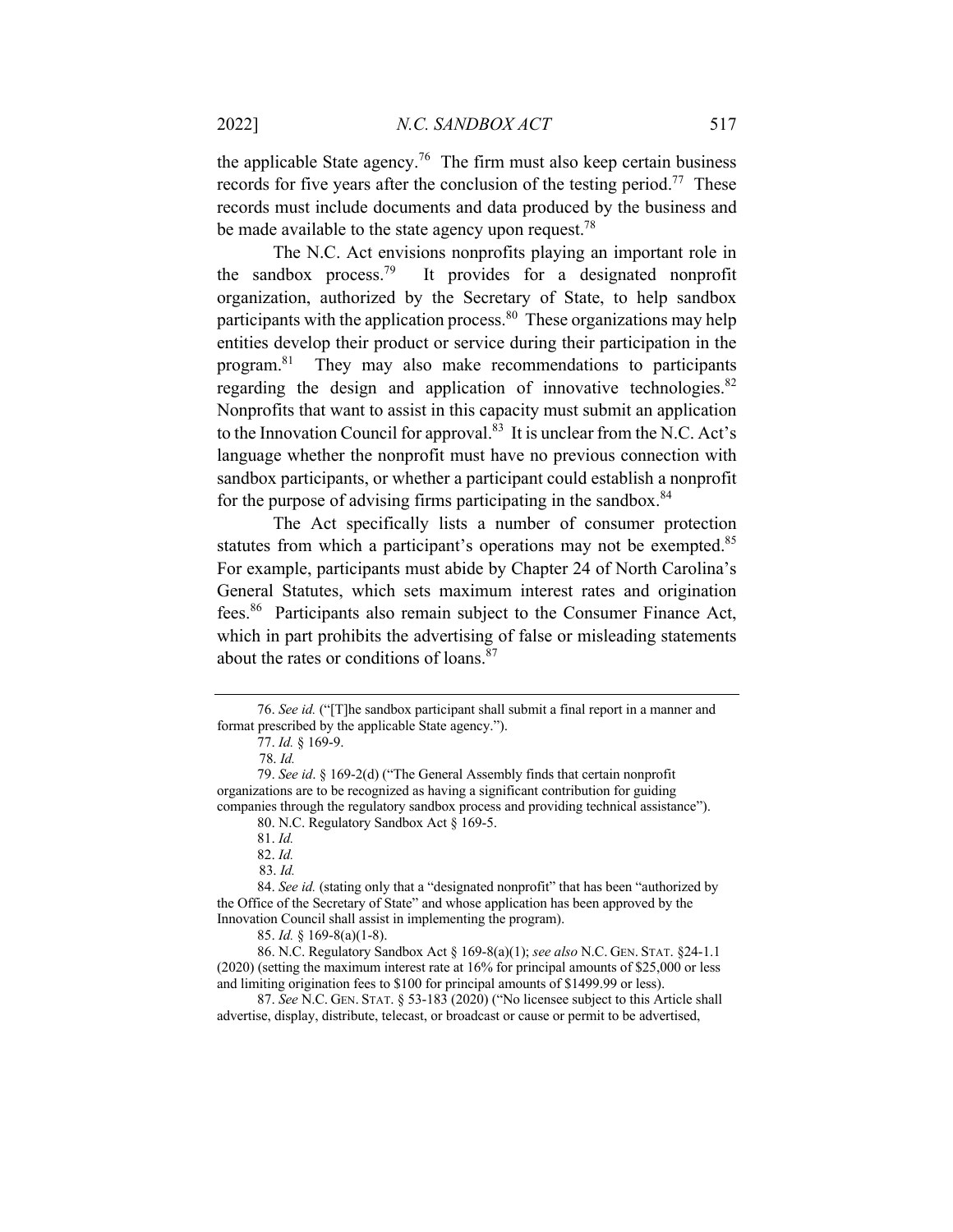Participants must disclose to consumers that the innovative product or service is only temporarily authorized by the state, and that by this authorization, the state does not endorse or recommend the product and is not liable for losses suffered by consumers as a result of using the product or service.<sup>88</sup> The entity must also tell consumers how to file complaints or other comments to the applicable state agency.<sup>89</sup>

In sum, the North Carolina Sandbox Act contains a number of provisions that are aimed at helping participants test out innovative products<sup>90</sup> while still protecting consumers.<sup>91</sup> The following section illustrates how this Act will improve the regulatory system in North Carolina.

# III. WHY A SANDBOX WILL BENEFIT NORTH CAROLINA

Businesses and consumers alike will benefit from a regulatory sandbox because it will encourage innovation by reducing barriers to entry for small firms, increase North Carolina's competitiveness with other states, encourage investment, and spur competition.<sup>92</sup>

# *A. Reducing Barriers to Entry*

One of the largest barriers to market entry by Fintech firms is the regulatory burden and the costs associated with setting up a compliance program.93 A study on the effects of regulations on market entry found that lower entry costs were associated with a higher rate of market entry, while higher costs were predictive of fewer market entrants.<sup>94</sup>

displayed, distributed, telecasted, or broadcasted, in any manner whatsoever, any false, misleading, or deceptive statement or representation.").

<sup>88.</sup> N.C. Regulatory Sandbox Act § 169-8(b)(1-4).

<sup>89.</sup> *Id*. § 169-8(b)(4).

<sup>90.</sup> *See id*. § 169-3(a) (allowing participants to waive certain rules and requirements).

<sup>91.</sup> *See id*. § 169-8(a) (prohibiting the waiver of specified consumer protection

statutes).

 <sup>92.</sup> Illman & Medlin, *supra* note 56.

 <sup>93.</sup> *See* O'Sullivan*, supra* note 7 at 2 ("Because new companies lack the capital and lawyers to navigate established regulatory structures, they are often preemptively shut out of the market.").

<sup>94.</sup> *See* Leora Klapper et al., *Entry Regulation as a Barrier to Entrepreneurship*, 82 J. OF FIN. ECON. 591, 591 (2006) https://www-sciencedirectcom.libproxy.lib.unc.edu/science/article/pii/S0304405X06000936?via%3Dihub [https://perma.cc/BE7E-PUBR] (explaining the low rate of incorporation in Italy by the high regulatory cost associated with incorporation, which is twice as high in Italy as other

European countries).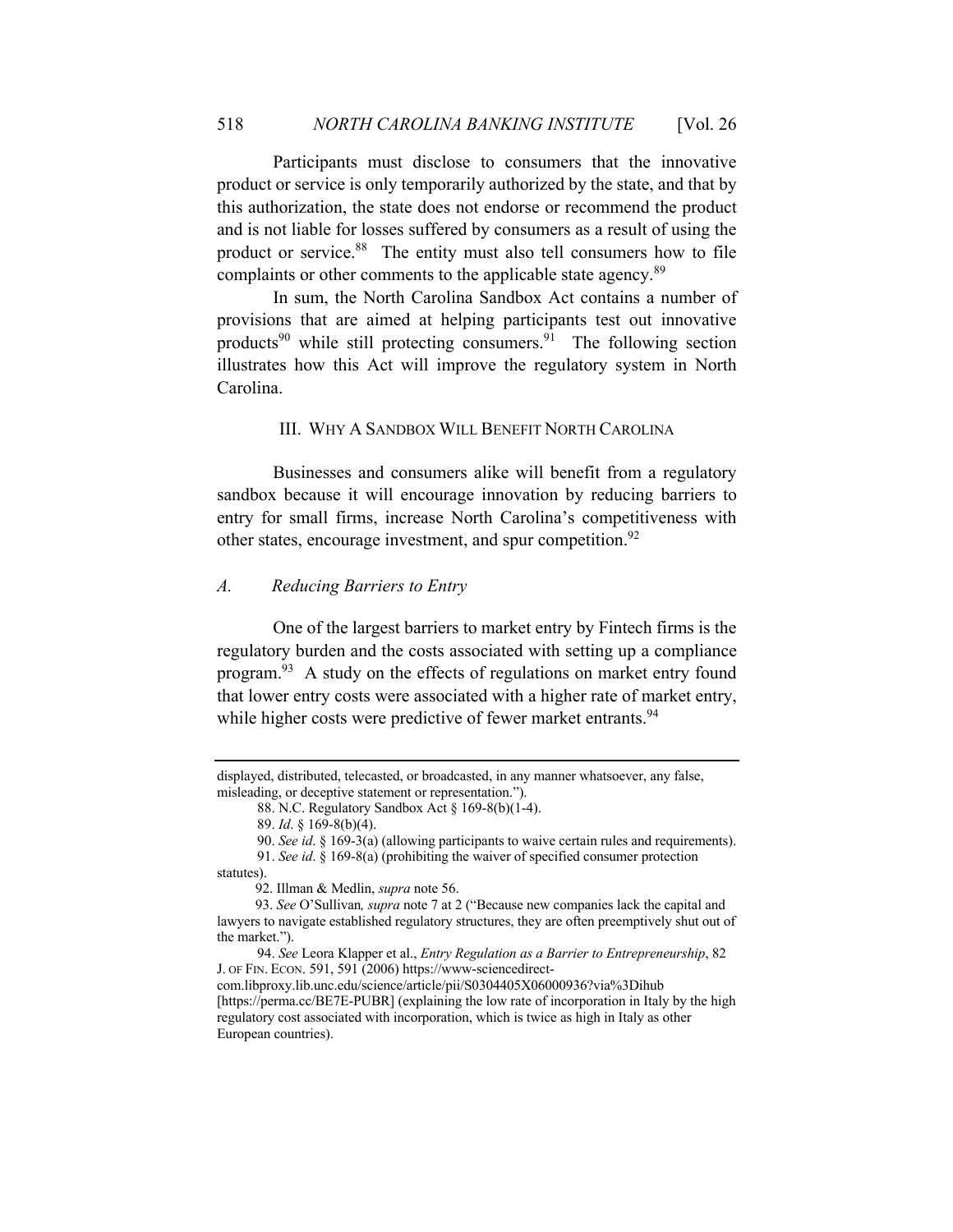Regulations constrain businesses by imposing licensure, auditing, and reporting requirements.<sup>95</sup> This requires new firms to develop a compliance program, which can be expensive and significantly increase start-up costs. <sup>96</sup> In many cases, the cost of meeting these regulatory requirements is significant enough to dissuade innovators.<sup>97</sup> Regulations are often not designed for "fail fast" ideas.<sup>98</sup> "Fail fast" is a theory which prioritizes adaptation and flexibility over adherence to a specific idea.<sup>99</sup> The theory holds that expending resources in pursuit of a single innovation can be inefficient—it is better to cut one's losses and move on if the idea seems likely to fail.<sup>100</sup>

The legislative findings of the N.C. Act recognize that current laws can be outdated because they were not written to reflect current technologies.101 For instance, the Consumer Finance Act was passed in 1961, and N.C. General Statute Chapter 24 - 1.1 was passed in 1969, although they both have been amended.<sup>102</sup>

The existing state regulations restrict innovation because they were largely created at a time when technology did not play as large a role in the financial industry as it now does. $103$  Regulatory sandboxes encourage innovation by lowering these barriers to entry for smaller

 <sup>95.</sup> O'Sullivan, *supra* note 7, at 2.

 <sup>96.</sup> *See* Lemon et al., *supra* note 29 ("The high upfront compliance and regulatory costs facing FinTech and InsurTech startups, coupled with this uncertain consumer demand, often deter businesses from testing innovative products and services in the marketplace."). 97. *Id.* 

 <sup>98.</sup> Erin Jane Illman & Lindsay E. Medlin, *A Fintech Leader's Thoughts on the North Carolina Regulatory Sandbox Act,* BRADLEY: ONLINE & ON POINT (Aug. 4, 2021), https://www.onlineandonpoint.com/2021/08/a-fintech-leaders-thoughts-on-the-northcarolina-regulatory-sandbox-act/ [https://perma.cc/PD8W-9S6G].

 <sup>99.</sup> Rick Goldberg & Jim Ruehlin, *Fail Fast and Learn Fast*, IBM: GARAGE METHODOLOGY, https://www.ibm.com/garage/method/practices/culture/failing-fast/ [https://perma.cc/ZRA9-FGXJ] (last visited Feb. 5, 2022).

 <sup>100.</sup> *See* Rajat Khanna et al., *Fail Often, Fail Big, and Fail Fast? Learning From Small Failures and R&D Performance in the Pharmaceutical Industry*, 59 ACAD. OF MGMT. SCI. 436, 459 (2016) (finding that the voluntary expiration of patents by pharmaceutical firms results in fewer patents, but an increase in the overall quality of patents).

<sup>101.</sup> *See* N.C. Regulatory Sandbox Act § 169-2(a) ("[E]xisting legal and regulatory frameworks are restricting innovation because these frameworks were established largely at a time when technology was not a fundamental component of industry ecosystems, including banking and insurance.").

<sup>102.</sup> N.C. GEN. STAT. § 53-183 (1961); N.C. GEN. STAT. § 24-1.1 (1969).

<sup>103.</sup> *See* N.C. Regulatory Sandbox Act § 169-2(a) ("[T]he General Assembly finds that existing legal and regulatory frameworks are restricting innovation because these frameworks were established largely at a time when technology was not a fundamental component of industry ecosystems, including banking and insurance.").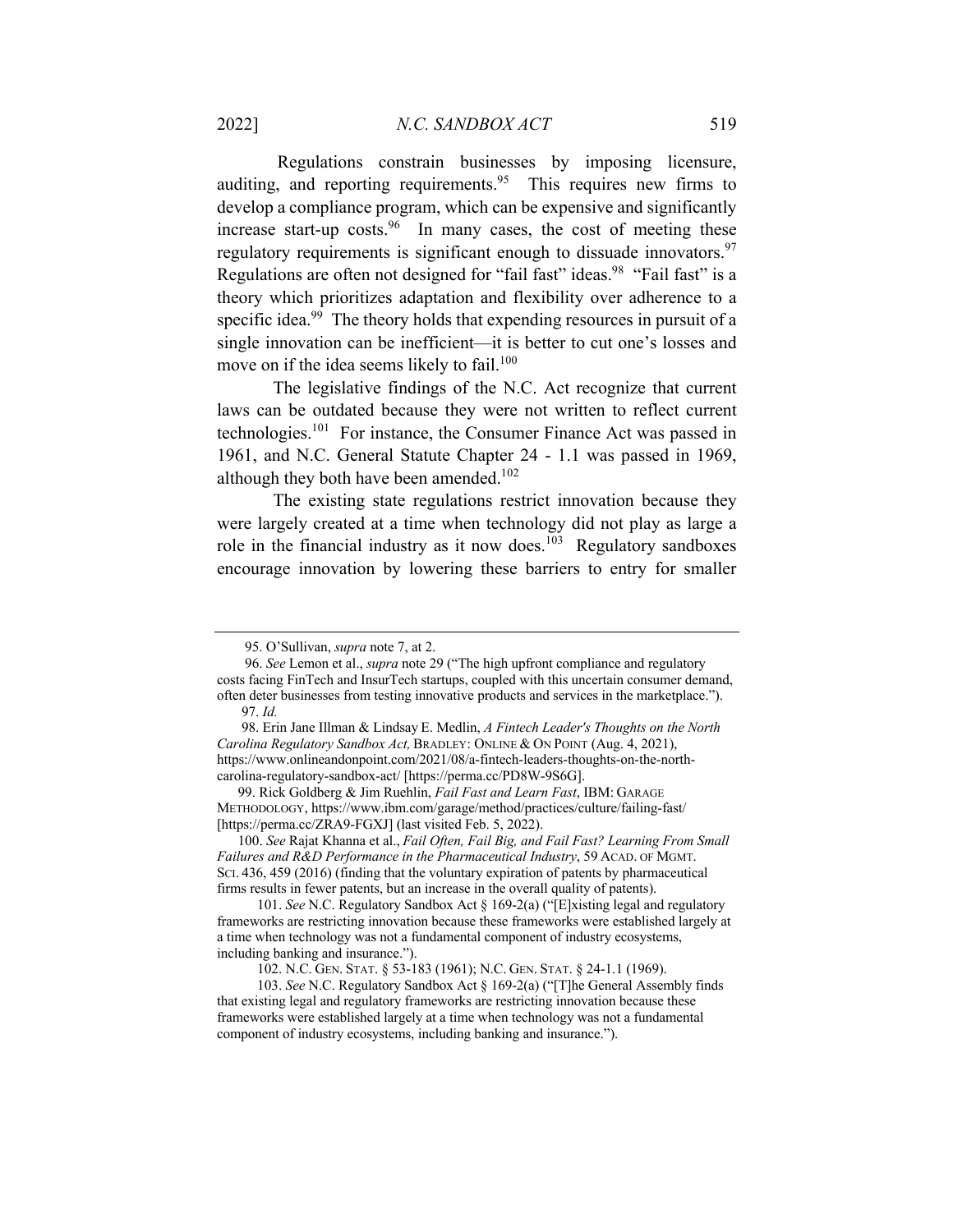firms.104 The goal of sandboxes is to empower firms to test a new product in order to gauge how much value consumers place on it,  $105$  and to enable firms to become established enough to be able to bear the costs associated with regulatory compliance.<sup>106</sup>

# *B. Helping North Carolina Compete with Other States*

Lower barriers to entry will, in turn, help North Carolina's economy remain competitive on a national scale.<sup>107</sup> Allowing innovation to occur unfettered is extremely important to remaining competitive both at the state level and globally.<sup>108</sup> The General Assembly recognized that the banking and insurance industries are both currently major drivers of economic activity for the state, and the emerging fields of Fintech and Insurtech are essential for sustaining future growth.<sup>109</sup>

The Act also acknowledges that these industries are currently undergoing a "transformational period."<sup>110</sup> Because innovators need some regulatory flexibility to bring new products or services to market, the drafters of the N.C. Act recommend adopting a "taxonomy" related to emerging technologies into state law.111 Businesses seeking a location for expansion or to deploy a new innovative product or service will likely be attracted to a state with a regulatory framework friendly towards innovation.<sup>112</sup>

The N.C. Act also provides North Carolina regulators with the ability to enter into "recognition agreements" with regulators in other states or countries.<sup>113</sup> Regulators in other states can give permission for

 <sup>104.</sup> Hemphill, *supra* note 2.

<sup>105.</sup> *See* Millsap, *supra* note 16 (recognizing that sandboxes "give entrepreneurs a chance to see if their products work and are valued by customers even when those products do not fit within the current regulatory framework").

 <sup>106.</sup> Hemphill, *supra* note 2.

 <sup>107.</sup> *See* David N. Bass, *Regulatory Sandbox Bill One Step Closer to Becoming Law After Clearing N.C. House,*CAROLINA J. (June 17, 2021),

https://www.carolinajournal.com/news-article/regulatory-sandbox-bill-one-step-closer-tobecoming-law-after-clearing-n-c-house/ [https://perma.cc/9CHW-Q5CQ] (recognizing that "[b]eing able to innovate at a greater pace than everyone else will be the great measuring stick over the next century, and the tough truth is there will have to be winners and losers").

 <sup>108.</sup> *Id.* 

<sup>109.</sup> N.C. Regulatory Sandbox Act § 169-2.

<sup>110.</sup> *Id.* 

<sup>111.</sup> *Id.* 

 <sup>112.</sup> Cross, *supra* note 58.

 <sup>113.</sup> Lemon et al., *supra* note 29.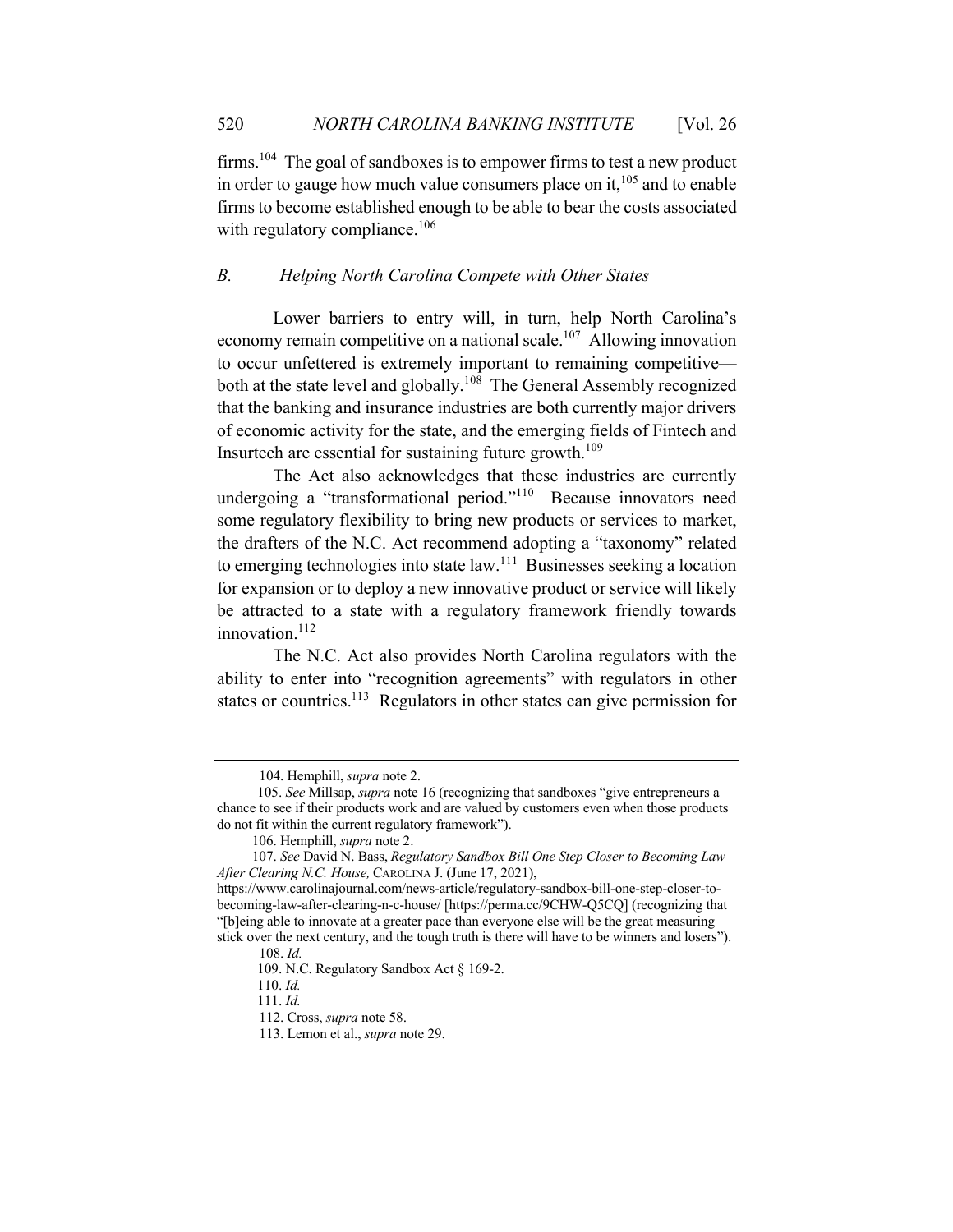sandbox participants to operate in their jurisdiction.<sup>114</sup> Likewise, the N.C. Act permits entities that are authorized to operate as sandbox participants in other states to operate in North Carolina.<sup>115</sup> This parity of recognition can help firms expand without having to comply with duplicitous or inconsistent regulations, and will enable North Carolina to keep pace with other states that have sandboxes.<sup>116</sup>

# *C. Encouraging Investment*

Another benefit of the regulatory sandbox is that it encourages investment.<sup>117</sup> By gaining entry into a sandbox program, startups might be able to secure financing from investors who would otherwise be hesitant.<sup>118</sup> Even though participating firms must disclose that their participation in the program is not equivalent to a government endorsement, the fact that they cleared the initial hurdle of acceptance into the program could reassure potential investors and alleviate concerns.119

# *D. Spurring Competition*

One of the main obstacles faced by innovative new firms is the perception that they are disruptive and are an existential threat to incumbent firms, rather than beneficial to everyone.<sup>120</sup> Regulatory sandboxes can help firms overcome this perception problem by demonstrating to consumers and incumbents alike that they can benefit everyone involved.121

Regulatory sandboxes can be beneficial by spurring competition in the finance and insurance industries.<sup>122</sup> A study on the effectiveness of UK's regulatory sandbox found that incumbent firms responded to

 <sup>114.</sup> *Id.* 

<sup>115.</sup> N.C. Regulatory Sandbox Act § 169-12(c).

 <sup>116.</sup> Lemon et al., *supra* note 29.

 <sup>117.</sup> *See* UK FIN. CONDUCT AUTH., PUB REF: 00598, *The Impact and Effectiveness of Innovate* 1, 18 (Apr. 2019), https://www.fca.org.uk/publication/research/the-impact-andeffectiveness-of-innovate.pdf [https://perma.cc/2DP4-M7JC] (finding that 17 of the 44 participants in cohorts 1-3 were either acquired by incumbents, or received investment during or after their test).

 <sup>118.</sup> Lemon et al., *supra* note 29.

<sup>119.</sup> N.C. Regulatory Sandbox Act § 169-8(b)(3); Lemon et al., *supra* note 29. 120. Illman & Medlin, *supra* note 98.

 <sup>121.</sup> *Id.* 

 <sup>122.</sup> Cross, *supra* note 58.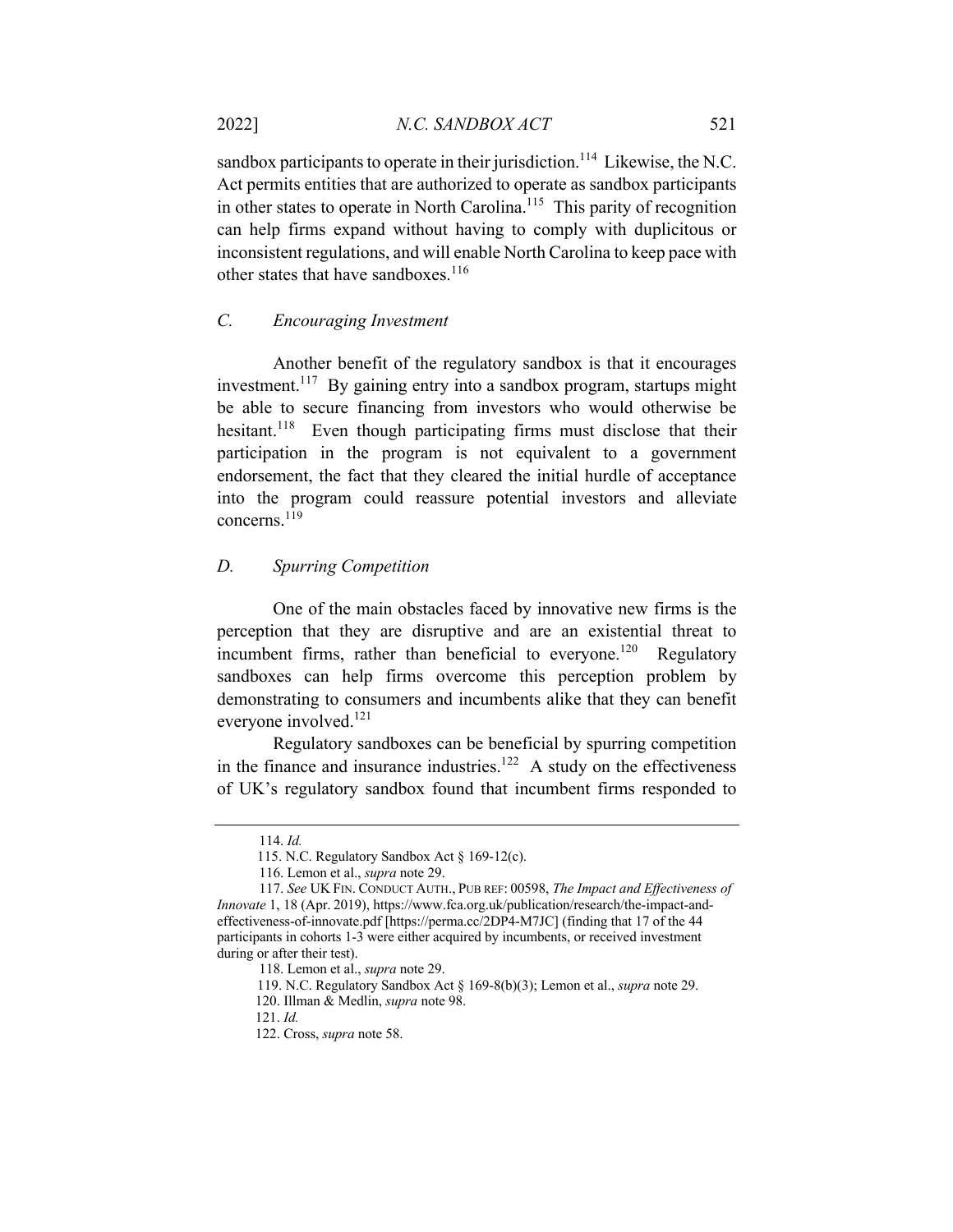"disruptive innovation" from sandbox participants by increasing their own efforts at pursuing innovation.<sup>123</sup> In some cases, incumbent firms incorporated these innovations into their own novel products and services.<sup>124</sup>

Lowering regulatory barriers enables smaller firms to enter the marketplace and offer products that can disrupt outdated business models and products that have dominated in the past. $125$  In many cases, sandboxes can encourage partnerships between established firms and those participating in the program.126 Even when incumbents do not partner with newcomers, they often decide to pursue their own versions of these products or services in order to compete.<sup>127</sup> This motivates large, established companies to invest in innovations themselves, and also enables them to learn from the participation of smaller firms.<sup>128</sup>

While regulations provide important protections for consumers against unscrupulous or incompetent firms, increased competition benefits consumers by giving them more choices.<sup>129</sup> Competition also benefits consumers by putting pressure on incumbent firms who may otherwise have no reason to innovate.<sup>130</sup> Advocates of regulatory sandboxes view them as a way to balance these competing goals and expand consumer choices without sacrificing protections.<sup>131</sup>

<sup>123.</sup> *See* UK FIN. CONDUCT AUTH., PUB REF: 00598 (finding that incumbent firms expanded "their focus at an organisation level by expanding their innovation capabilities and strategies").

<sup>124.</sup> *See id.* (finding that incumbent firms responded to "specific instances of disruption by launching similar new products and services, sometimes in response to firms that have received Innovate support").

 <sup>125.</sup> Illman & Medline., *supra* note 56.

 <sup>126.</sup> *See* Erin Jane Illman & Lindsay Medlin , *What the Proposed North Carolina Regulatory Sandbox Could Mean for Fintech and the Financial Services Community*, JD SUPRA (July 29, 2021), https://www.jdsupra.com/legalnews/what-the-proposed-northcarolina-1558682/ [https://perma.cc/MH26-R3DK] (noting that sandboxes have the "potential to foster early partnerships between the existing North Carolina financial firms and the fintech companies participating in the sandbox program").

 <sup>127.</sup> O'Sullivan, *supra* note 7, at 2.

 <sup>128.</sup> Cross, *supra* note 58.

 <sup>129.</sup> Jon Sanders, *Regulatory Sandboxes: Test Runs with Lighter Regulation for Innovative Products,* JOHN LOCKE FOUND. (Apr. 22, 2021)

https://www.johnlocke.org/update/regulatory-sandboxes-test-runs-with-lighter-regulationfor-innovative-products/ [https://perma.cc/2KQK-VL2Y].

 <sup>130.</sup> O'Sullivan, *supra* note 7.

 <sup>131.</sup> Sanders, *supra* note 129.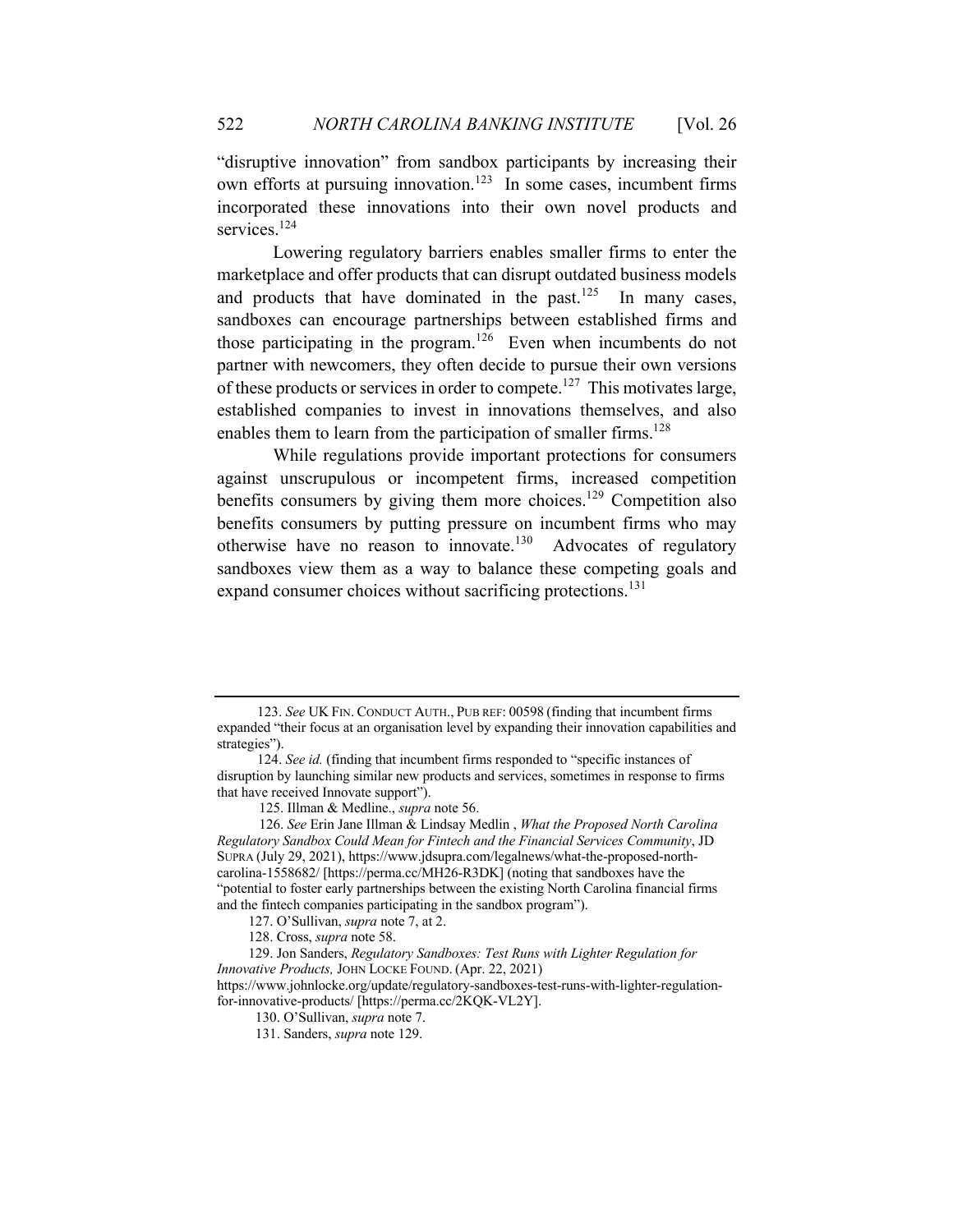# *E. Increasing Positive Outcomes of Participation*

Another benefit of regulatory sandbox programs is that firms that participate are much better off than those that were not accepted into the sandbox program, whether or not they successfully graduate from the program.132 Firms that do successfully exit from the sandbox are better off because they are able to delay compliance costs until they have proof that their product is viable and can attract consumers.<sup>133</sup> Unsuccessful firms are also better off because they will lose less money overall by avoiding initial regulatory compliance costs.<sup>134</sup>

A 2019 study conducted in the United Kingdom tracked the performance of sandbox participants against innovative firms who chose not to participate.<sup>135</sup> The study found that participants got their product or service to market 40% faster than nonparticipants.<sup>136</sup> Additionally, 80% of participants "graduated" and continued to operate longer than nonparticipants, and half of the participants secured partnerships with incumbent firms. 137

# *F. Benefits to Lower-Income Consumers*

An unexpected benefit of sandboxes is that lower-income consumers may benefit from their products and services.<sup>138</sup> Innovative products and services are often targeted towards consumers from these market segments.<sup>139</sup> For example, Verdigris Holdings participated in Arizona's regulatory sandbox and was able to test out its digital banking service which is intended to serve underbanked communities.<sup>140</sup> Grain, another Fintech company that participated in Arizona's regulatory sandbox, avoided capital barriers and introduced a revolving credit line service based on the credit and debit activity associated with a

 <sup>132.</sup> *See* UK FIN. CONDUCT AUTH., PUB REF: 00598 (finding that 76% of the firms who were accepted into the first cohort are still active in the UK two years later, compared to 57% of the firms who applied but were not accepted).

 <sup>133.</sup> O'Sullivan, *supra* note 7.

 <sup>134.</sup> *See id.* ("[F]irms whose business models are found to be unworkable or unprofitable may fold without losing as much investment as they otherwise would if they had to comply with the full regulatory burdens from the start.").

 <sup>135.</sup> UK FIN. CONDUCT AUTH., PUB REF: 00598 at 16.

 <sup>136.</sup> *Id.* at 5.

 <sup>137.</sup> *Id.* 

 <sup>138.</sup> *Id.* at 23.

 <sup>139.</sup> *Id.* 

 <sup>140.</sup> Cross, *supra* note 58.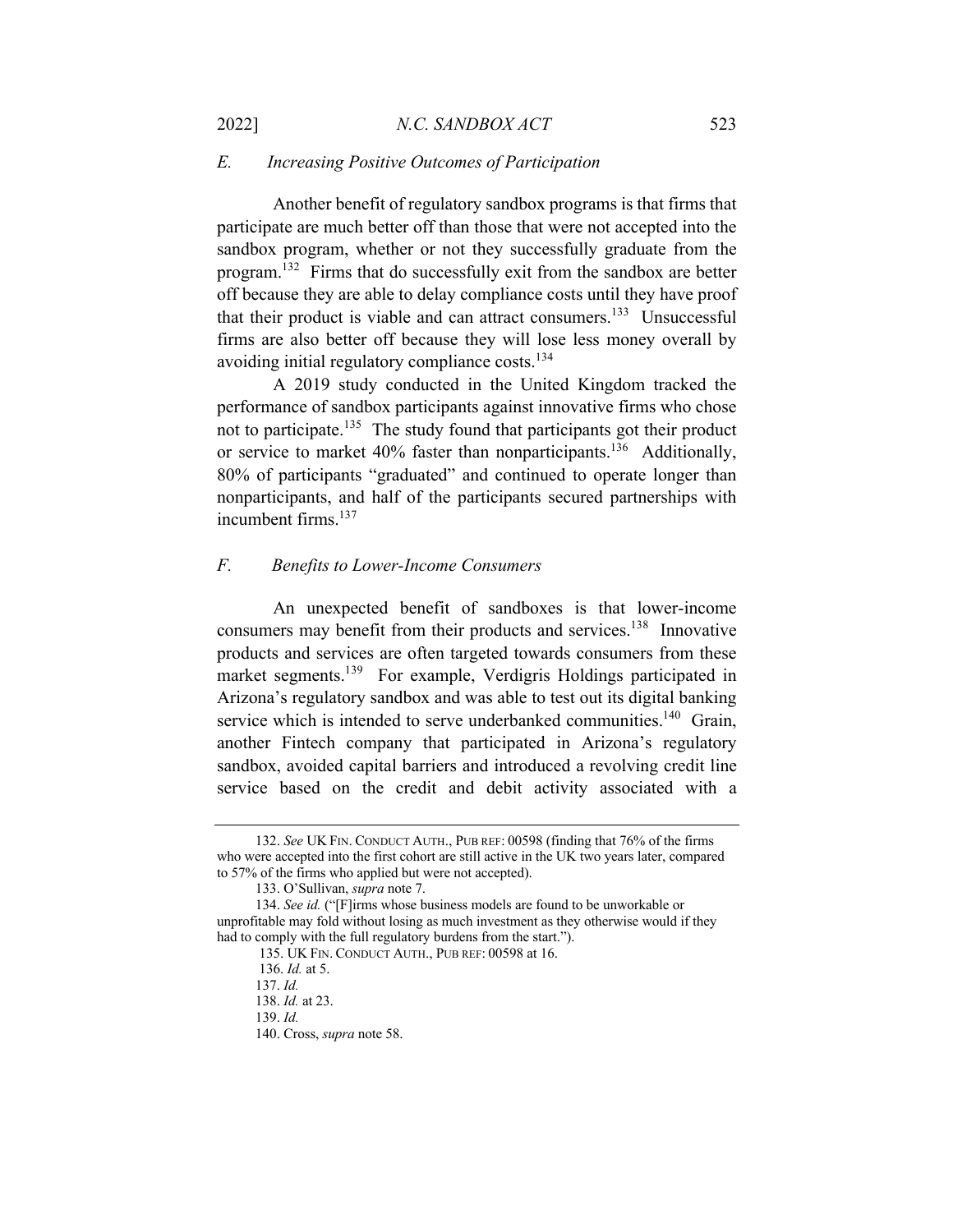consumer's bank account.<sup>141</sup> This service allows underserved consumers who may not otherwise qualify for a credit card to use their debit card like a credit card and bridge the gap between paychecks for unexpected emergency costs. $142$  Without the sandbox, these companies and the benefits they bring would be lost.

#### IV. CRITICISMS

#### *A. Weakening of Consumer Protections*

Relaxing regulations could be bad for both established businesses and consumers.<sup>143</sup> It could harm consumers, because some regulations are clearly in place to protect individuals.<sup>144</sup> Even though the N.C. Act proposes leaving existing consumer protection laws in place, allowing firms to waive other regulations opens consumers up to more risk.<sup>145</sup> Relaxing regulations could be bad for established businesses as well.<sup>146</sup> "Reasonable but fair" regulations are in place to protect businesses from themselves.<sup>147</sup> In other words, without certain regulations, businesses might pursue products or services that expose customers to risk and themselves to liability and negative publicity.

For example, sandbox participants could waive a North Carolina law that requires the licensing of mortgage lenders and accompanying oversight and enforcement provisions.<sup>148</sup> Without these protections, mortgage lenders could be more likely to engage in unfair, deceptive, and fraudulent practices that harm consumers, such as charging excessive interest rates.<sup>149</sup>

 <sup>141.</sup> *Id.* 

 <sup>142.</sup> *Id.* 

<sup>143.</sup> *See* Andrew G. Simpson, *15 Emerging Risks from Policies to Playgrounds, Sandboxes to Scooters*, INS.J. (Oct. 18, 2018) https://www-proquestcom.libproxy.lib.unc.edu/docview/2121560397/fulltext/C9D3D164577F4174PQ/1?accounti d=14244 [https://perma.cc/TDM9-STTP].

 <sup>144.</sup> *Id*.; *see also* N.C. GEN. STAT § 53-166 (2021) (subjecting lenders to licensure requirement and penalties for failure to comply with or attempting to evade application of the statute);*see also* N.C. GEN STAT § 53-169 (2021) (requiring licensure for individuals or firms who want to loan money).

<sup>145.</sup> Simpson, *supra* note 143.

<sup>146.</sup> *Id.* 

<sup>147.</sup> *Id.* 

<sup>148.</sup> *See* N.C. GEN. STAT. § 53-244.020 (2009) (protecting "consumers seeking mortgage loans and to ensure that the mortgage lending industry operates without unfair, deceptive, and fraudulent practices on the part of mortgage loan originators").

<sup>149.</sup> *Id*.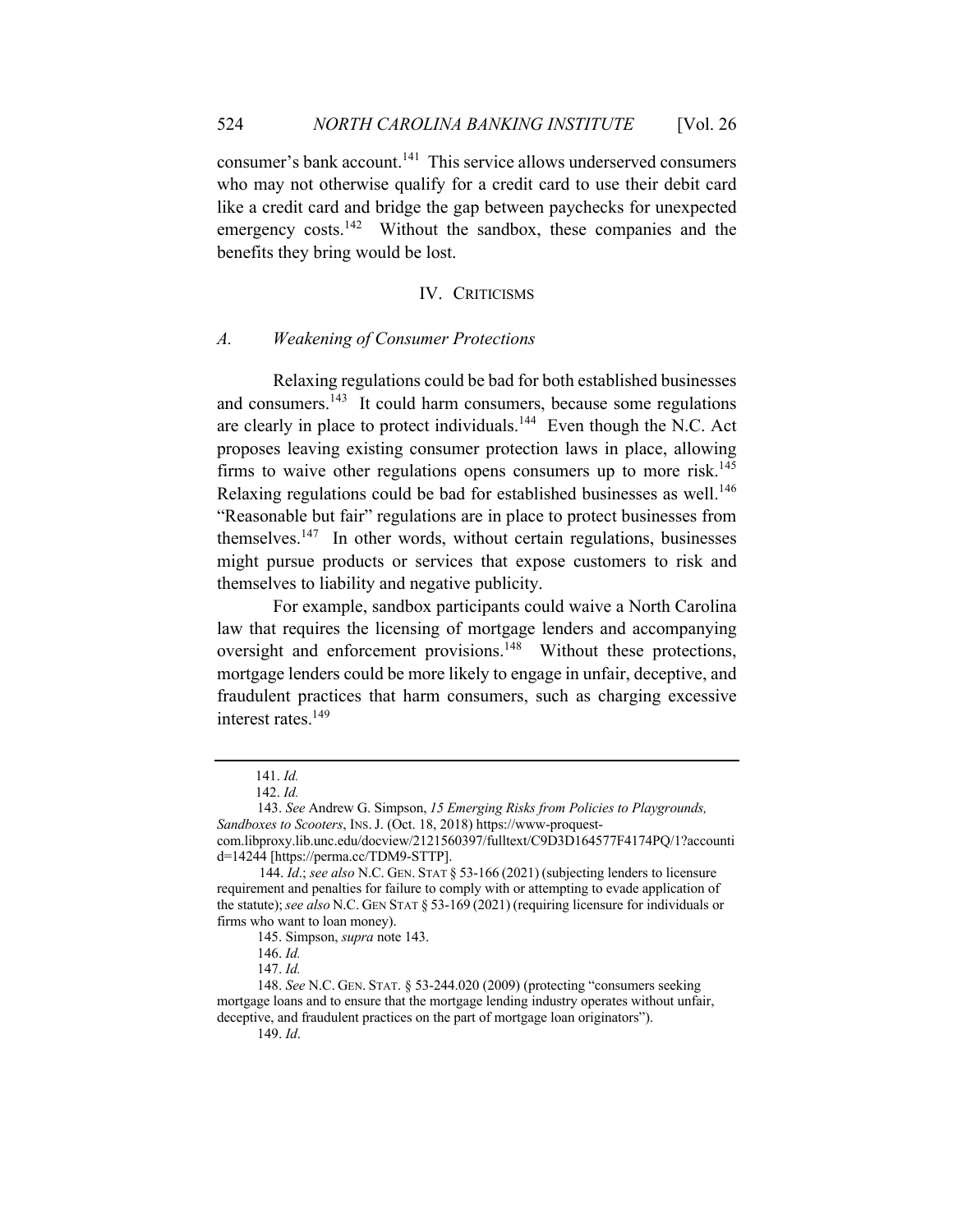Another law clearly intended to protect consumers applies to check-cashing businesses and imposes various requirements, such as licensure rules, minimum asset thresholds, and limitations on fees charged.150 If check-cashing businesses that participate in the Sandbox were allowed to charge unlimited fees, they could prey on vulnerable consumers who lack access to traditional banking services.

# *B. Regulators Legitimizing Dangerous and Unproven Technology*

An additional criticism leveled at regulatory sandboxes is that they result in regulators playing the improper role of authorizing untested technology and providing valuable publicity to participants.<sup>151</sup> Critics point out that financial regulators' foremost mandate generally is to protect consumers, not give startups free marketing or a perceived "stamp of approval."152 Firms might participate in the sandbox for its public relations value, rather than out of a legitimate need for relief from regulations.<sup>153</sup> Indeed, most firms see their sandbox experience as a "badge of honor" and view their acceptance as a boost to credibility with customers and investors alike.<sup>154</sup> Those who adhere to this viewpoint believe that the list of firms participating in sandboxes should be kept confidential, instead of being published for all to see.<sup>155</sup> They claim that keeping the list confidential would reduce the use of sandbox designation by participants as a cheap source of positive public relations.<sup>156</sup>

Related to this line of criticism is the recognition that not all innovations are good and sandboxes could do real harm by giving legitimacy to risky, unproven financial technologies.<sup>157</sup> Some recent examples of such harmful innovations include so-called "NINJA" mortgages, "CDO squared" derivatives, and Payment Protection

<sup>150.</sup> *See* N.C. GEN. STAT. § 53-275(2) (1997); *see also* N.C. Gen Stat § 53-280 (1997) (imposing maximum fees on check-cashing businesses).

<sup>151.</sup> Jemima Kelly, *A "Fintech Sandbox" Might Sound Like a Harmless Idea. It's Not.,* FIN. TIMES (Dec. 5, 2018), https://www.ft.com/content/3d551ae2-9691-3dd8-901fc22c22667e3b [https://perma.cc/2GSD-UVPV].

<sup>152.</sup> *Id.* 

<sup>153.</sup> *Id.* 

<sup>154.</sup> David Strachan & Suchitra Nair, *A Journey Through the FCA Regulatory Sandbox*, DELOITTE: PERSPECTIVES at 3 (2018)

https://www2.deloitte.com/uk/en/pages/financial-services/articles/journey-through-

financial-conduct-authority-regulatory-sandbox.html [https://perma.cc/M32V-HC6H]. 155. Kelly, *supra* note 151.

<sup>156.</sup> *Id.* 

<sup>157.</sup> *Id.*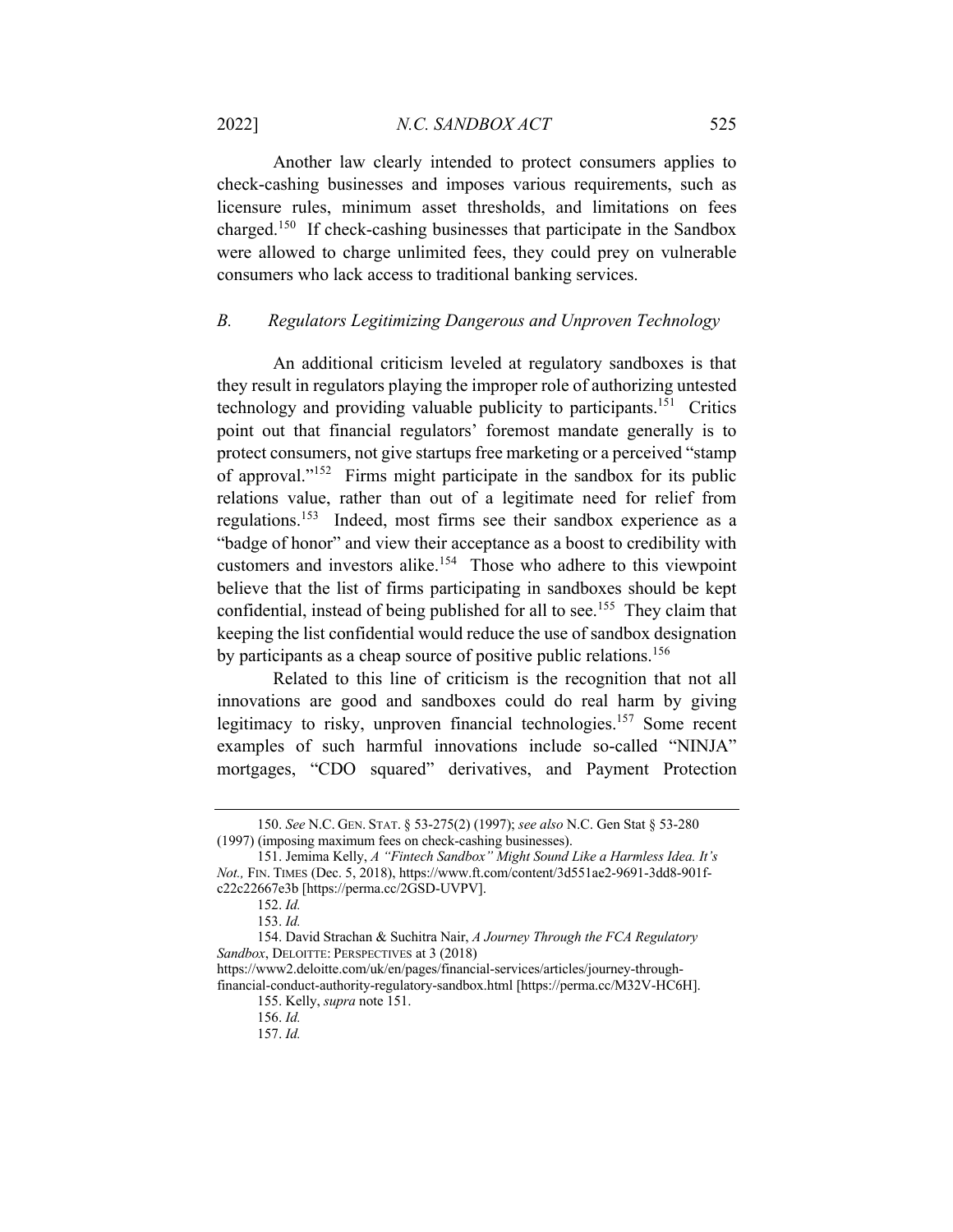Insurance.<sup>158</sup> NINJA (no income, job, or assets) mortgages are loans which do not require verification of an applicant's income, assets, or job.159 They were part of the aggressive lending practices that became popular in the years leading up to the 2008 Financial Crisis, and are believed to have contributed to the downfall of the U.S. housing market.160

A "CDO squared" is a collateralized debt obligation ("CDO") that is composed of securities from other CDOs.<sup>161</sup> Whereas a regular CDO is backed by mortgages themselves, a CDO squared is comprised of various tranches of mortgage backed securities contained in CDOs.<sup>162</sup> CDO-squared investments have been criticized for their complexity, which makes the risk of loss difficult to judge.<sup>163</sup> Losses in CDO-squared derivatives are hard to estimate because it is difficult to predict the location of defaults within the different CDO tranches of which they are comprised.<sup>164</sup> Therefore, for a given rate of default of the underlying CDOs, the rate of loss for a CDO-squared derivative could vary considerably depending on the location of the defaults within the CDO tranche structure.<sup>165</sup> Another reason that CDO-squared derivatives can be deceptively risky is that they can bear credit ratings which are much higher than the underlying securities they are comprised of.<sup>166</sup> For instance, a CDO-squared derivative composed of CDOs with A and BBB credit ratings can result in a security with investment-grade credit.<sup>167</sup> Research suggests that CDO-squared derivatives contributed to the severity of the 2008 financial crisis because in a time of financial stress,

162. *Id.* at 56*.*

164. Rajiv Bhatt et al., *Hidden Risks in the CDO – Squared Market*, CTR. FOR FIN. MKT. RSCH. 1, 17 (2005)

https://era.ed.ac.uk/bitstream/handle/1842/1825/CFMR\_053.pdf?sequence=1&isAllowed=y [https://perma.cc/28KA-CVL5].

165. *Id*. at 17-18.

166. FIN. CRISIS INQUIRY COMM'N, *Final Report of National Commission on the Causes of the Financial and Economic Crisis in the United States,* 127, 132 (2011), https://fcic-static.law.stanford.edu/cdn\_media/fcic-

reports/fcic\_final\_report\_chapter8.pdf [https://perma.cc/JGW8-KEEH].

167. *Id*.

<sup>158.</sup> *Id.* 

<sup>159.</sup> Sara Routhier, *What is a NINJA Loan?*, LOANS.ORG (Aug. 3, 2021) https://www.loans.org/mortgage/what-is-a-ninja-loan/ [https://perma.cc/ETJ7-2DKR].

<sup>160.</sup> *Id.* 

<sup>161.</sup> Andrew Adams, et al., *The Risks in CDO-Squared Structures*, 13 MULTINATIONAL FIN.J. 55, 56 (2009)

https://www.mfsociety.org/modules/modDashboard/uploadFiles/journals/MJ~768~p16uegc dip1bc011qebroctpem64.pdf [https://perma.cc/7PHY-7ZS4].

<sup>163.</sup> *Id.*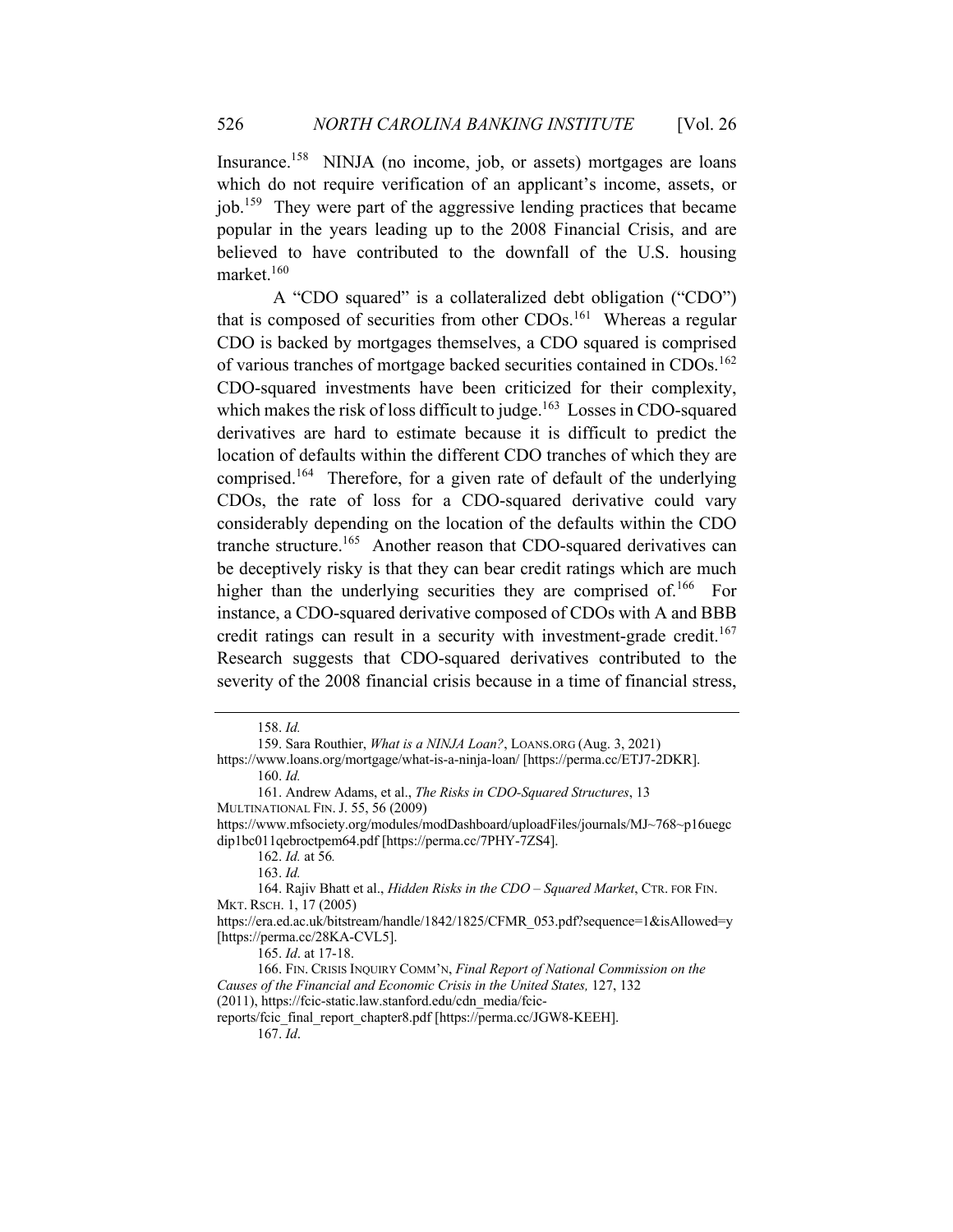the derivative can result in higher-than-expected losses depending on the location of the defaults and the quality of the underlying securities.<sup>168</sup>

Payment Protection Insurance ("PPI") was another financial innovation that led to the exploitation of consumers.<sup>169</sup> When borrowers received loans from banks, they also purchased PPI as a hedge against inability to repay the loan because of illness or job loss.<sup>170</sup> PPI was very profitable for banks, and it could increase the overall cost of loans by as much as fifty percent.<sup>171</sup> However, the contracts contained numerous "exclusions clauses" which restricted the ability of purchasers to make claims. This rendered as many as a third of the insurance contracts worthless.<sup>172</sup> Since 2011, banks in the UK have had to pay out forty-five billion dollars as compensation to consumers for inappropriately selling this insurance product.<sup>173</sup> Because all of these financial "innovations" resulted in harm to both consumers and the economy, opponents of the regulatory sandbox idea urge caution in blind support of innovation for its own sake.<sup>174</sup>

 Skeptics also claim that sandboxes do not actually help regulators understand new technologies because of the small scale of sandbox innovation experiments.<sup>175</sup> These critics assert that by restricting the amount of money at stake and the number of consumers that firms can interact with, sandboxes preclude regulators from understanding the full extent of an innovation's impact on the stability of the broader financial system.<sup>176</sup>

#### V. MISSED OPPORTUNITIES

This section will survey some missed opportunities that were left on the table with the N.C. Act. The Innovation Council can strengthen the sandbox by drawing on lessons learned in other jurisdictions that have

- 169. Frances Coppola, *The UK's Biggest Financial Scandal Bites its Biggest Bank – Again*, FORBES (July 31, 2019, 3:20 PM),
- https://www.forbes.com/sites/francescoppola/2019/07/31/the-u-k-s-biggest-financialscandal-bites-its-biggest-bank-again/?sh=2d281af57e20 [https://perma.cc/5HDP-VPJ7].

<sup>168.</sup> Adams et al., *supra* note 161.

<sup>170.</sup> *Id.* 

<sup>171.</sup> *Id.* 

<sup>172.</sup> *Id.*  173. *Id.* 

<sup>174.</sup> *See* Kelly, *supra* note 151.

<sup>175.</sup> *Id.* 

<sup>176.</sup> *Id.*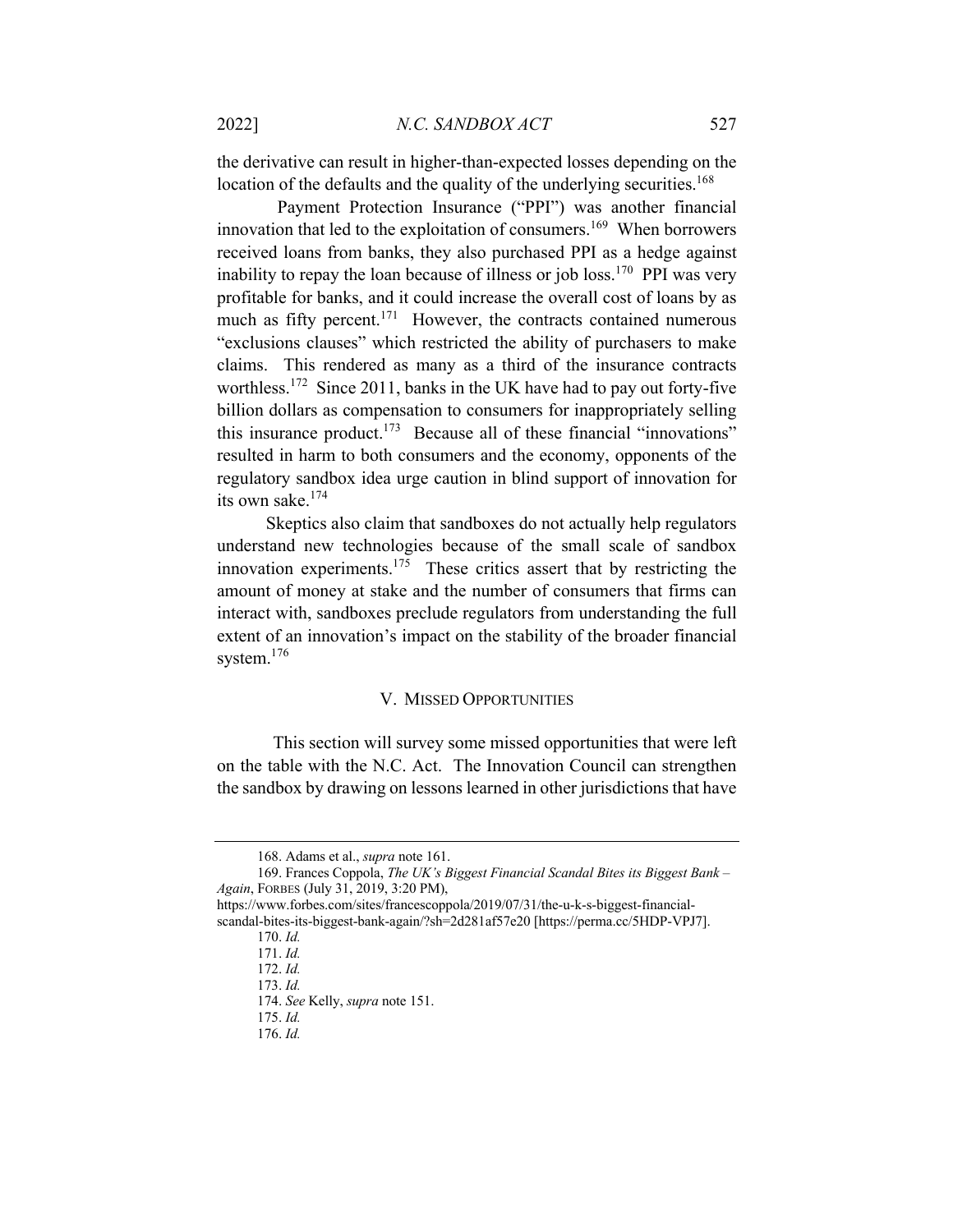effectively rolled out similar programs and incorporating these lessons into the sandbox program. $177$ 

Although the N.C. Administrative Procedures Act prohibits agencies from adopting rules that implement or interpret a law unless the law specifically authorizes the agency to do so,<sup>178</sup> such authority might be found in the N.C. Act itself.<sup>179</sup> The statutory language may therefore provide the Innovation Council with enough discretionary authority to interpret the N.C. Act with regard to the application process and for setting "standards, principles, guidelines, and policy priorities" for the type of innovations that the N.C. Act will support.<sup>180</sup>

# *A. Adopt a Collaborative "Checks and Balances" Approach for the Admissions Process*

To begin, the N.C. Act could benefit from adopting a "checks and balances" approach to the admission of participants, rather than relying upon the Innovation Council to make a unilateral decision regarding which firms to admit to the sandbox.<sup>181</sup> Under the "checks and balances" approach, regulators have some input in the admissions process.<sup>182</sup> For instance, in some jurisdictions the entity responsible for administering the sandbox must get approval from the applicable regulatory agency before it can admit an applicant.<sup>183</sup> In seeking this approval, the authority may consult with the applicable agencies and may request information relating to the applicant. $184$ 

180. *Id*.

181. *See* Allen, *supra* note 177, at 622 (advocating that "decisions to grant regulatory sandbox relief should be made by a committee of regulators, which would set the terms of the sandbox relief, including the parameters for testing").

<sup>177.</sup> Hilary J. Allen, *Regulatory Sandboxes*, 87 GEO. WASH. L. REV. 579, 642 (2019), https://www.gwlr.org/wp-content/uploads/2019/06/87-Geo.-Wash.-L.-Rev.-579.pdf [https://perma.cc/MX3D-3EUW].

<sup>178.</sup> *See* N.C. GEN. STAT. § 150B-19 (2011) ("An agency may not adopt a rule that does one or more of the following…[i]mplements or interprets a law unless that law or another law specifically authorizes the agency to do so.").

<sup>179.</sup> *See* N.C. Regulatory Sandbox Act § 169-4(a) (recognizing that the Innovation Council "is empowered to set standards, principles, guidelines, and policy priorities for the types of innovations that the regulatory sandbox program will support" and the Innovation Council is "responsible for admission into the regulatory sandbox program and for assigning selected participants to the applicable State agency").

<sup>182.</sup> UTAH CODE ANN. §13-55-103(9)(a) (2020).

<sup>183.</sup> *Id*.

<sup>184.</sup> *See* UTAH CODE ANN. §13-55-103(9)(b)(i-iv) (2020) (stating that the sandbox authority can request information from applicable agencies such as: whether the agency has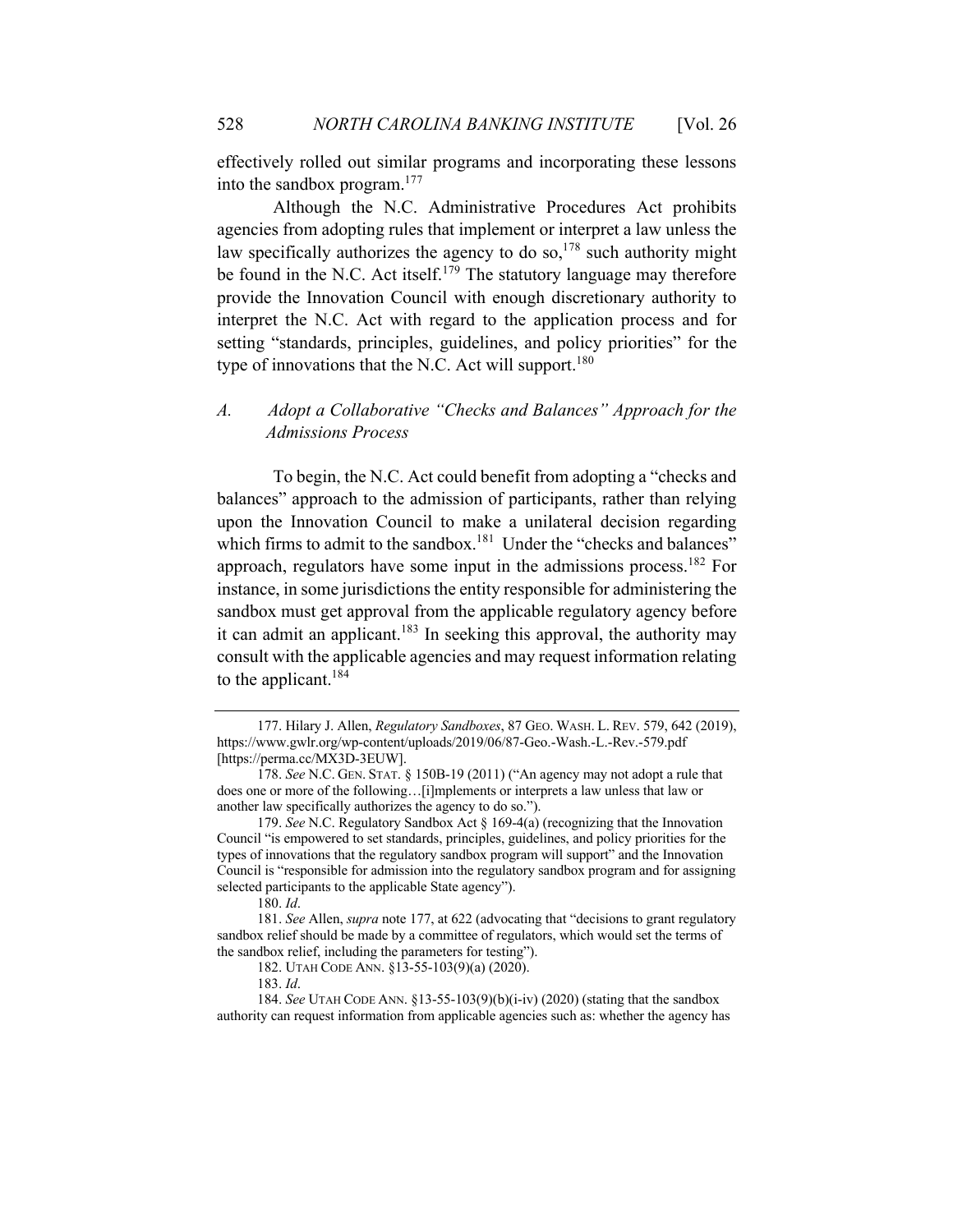In the N.C. Act, the Innovation Council has the sole authority to decide which firms are admitted, and the Council performs this function with complete independence.<sup>185</sup> A preferable alternative to this approach is to allow the state regulatory agencies to have some input in this decision, but not necessarily to require their approval before the Council can admit an applicant.186 For example, the Innovation Council could allow the applicable regulator, either the Commissioner of Banks or the Department of Insurance, to review applications first and provide its opinion through a preliminary report. The Innovation Council could then engage in its own analysis of the applicant, utilizing the agency's report, and ultimately render the final decision.

There are several distinct benefits of this approach: it will better inform regulators, encourage cooperation and collaboration among regulatory agencies, and mitigate the Act's misplaced reliance on nonprofits.<sup>187</sup>

# 1. Regulators Will be Better-Informed

This collaborative admissions process can balance the regulatory agency's expertise with the Innovation Council's own analysis, which is guided by the overarching goal of promoting innovation.188This approach is preferable because it requires the Innovation Council to rely on the specialized knowledge of the regulatory agencies but leaves the ultimate decision to the Council, which may be better-suited to make an independent decision.<sup>189</sup> Since the regulatory agencies will be burdened with the bulk of oversight responsibility, they may have a vested interest in excluding firms who will be difficult or problematic to regulate, even

previously issued a license to the applicant, whether the agency has previously investigated or sanctioned the applicant, and whether certain regulations should not be waived notwithstanding the applicant's admission to the sandbox).

<sup>185</sup> N.C. Regulatory Sandbox Act § 169-6(a).

<sup>186.</sup> *See* Allen, *supra* note 177 at 600 (quoting Saule T. Omarova, *Wall Street as Community of Fate: Toward Financial Industry Self-Regulation,* 159 U. PA. L. REV. 411, 427 (2011)) (advocating for a collaborative regulatory process which recognizes "ongoing deliberation as the most legitimate and most effective mechanism for making decisions in complex organizational structures").

 <sup>187.</sup> *See* Reiners, *supra* note 4 (recognizing that the N.C. Act's reliance on nonprofits is confusing and will detract from the benefits of sandbox participation).

<sup>188.</sup> *See* N.C. Regulatory Sandbox Act § 169-4(a) (proposing that the purpose of the Council is to "support innovation, investment, and job creation within North Carolina").

 <sup>189.</sup> *See* Allen, *supra* note 177 at 620 (concluding that "ideally, the regulator operating the regulatory sandbox would have a perspective and expertise that spans the full range of financial products and services available").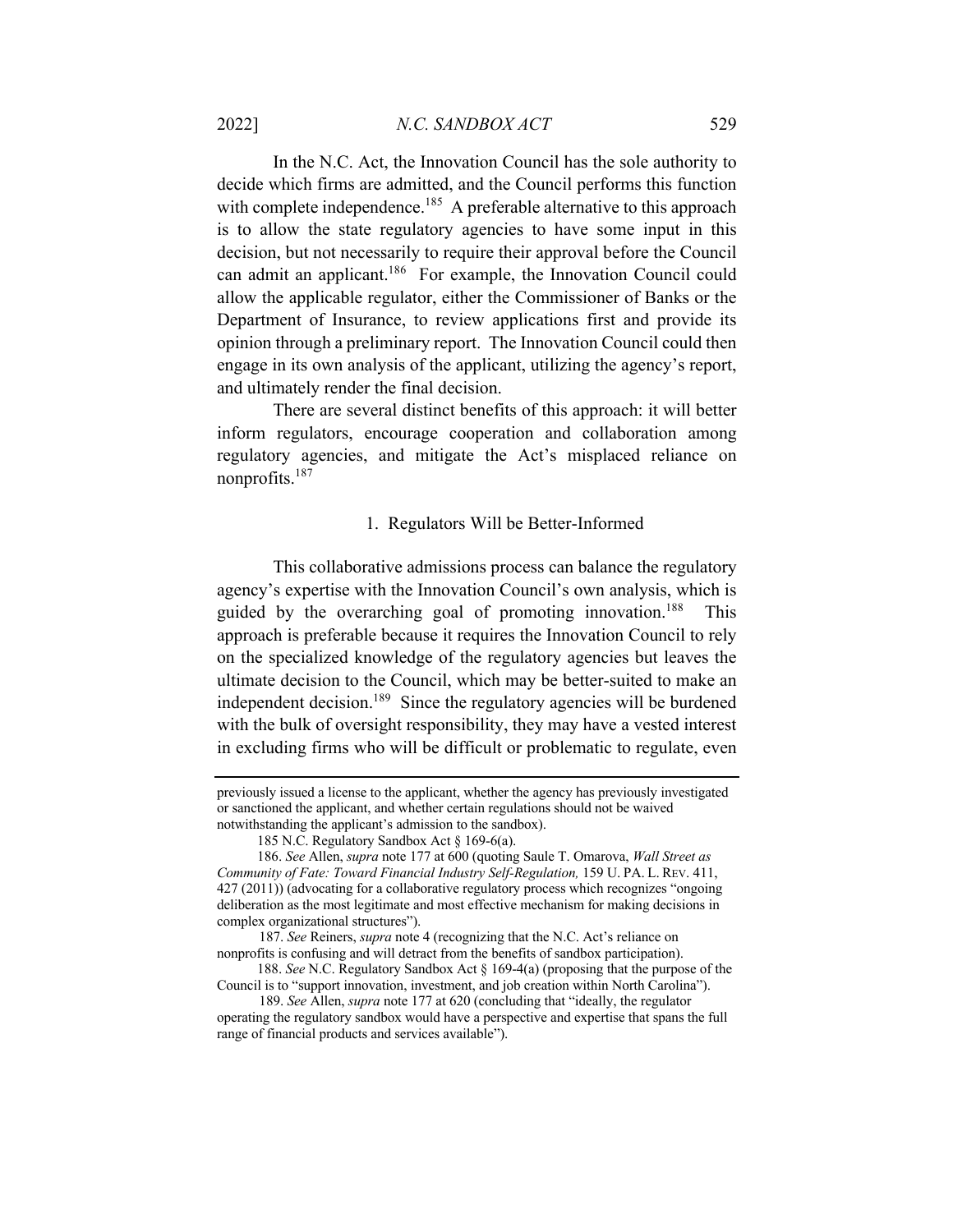if the benefits of the innovation outweigh the hassle.<sup>190</sup> Therefore, the Innovation Council may be a more unbiased and representative group than the regulatory agencies themselves.<sup>191</sup>

# 2. Encourage Collaboration Between Regulators

This revised approach will also likely facilitate greater communication between regulators.<sup>192</sup> Because institutional change is often slow and deliberate, regulators can have a hard time keeping pace with innovation.<sup>193</sup> The dialogue and collaboration driven by regulatory sandboxes can help regulators and innovators learn from one another.<sup>194</sup> Innovators can learn more about which regulations they will eventually encounter, and regulators have the opportunity to examine regulations from the perspective of companies who offer novel products that may not easily fit within the existing regulatory framework.<sup>195</sup>

Adopting a collaborative approach to the sandbox application process may also encourage North Carolina regulators from different agencies to collaborate.<sup>196</sup> This collaboration would most likely take place between Department of Insurance, the Commissioner of Banks, and the Innovation Council itself—although other agencies could be included in the discussion as needed.<sup>197</sup> Regulators can identify common challenges faced by the entities they regulate and brainstorm ways to ease these burdens on new firms.<sup>198</sup>

Regulators would also have the chance to learn about emerging Fintech and Insurtech trends and could leverage this knowledge to

<sup>190.</sup> *See id*. at 619-620 (arguing against state-run regulatory sandboxes because state regulators lack incentives to promote financial stability, but also recognizing that federal regulators in the past have used their preemption powers to the detriment of consumers).

 <sup>191.</sup> O'Sullivan, *supra* note 7, at 3.

 <sup>192.</sup> Hemphill, *supra* note 2.

 <sup>193.</sup> O'Sullivan, *supra* note 7, at 3.

 <sup>194.</sup> *See* Levin et al., *supra* note 8 ("The opportunities for regulators to collaborate and share evidence about a broad range of FinTech solutions will help support informed policies, tests, and avoid problems that could arise if the sample size of applicants in one jurisdiction is too small or concentrated.").

 <sup>195.</sup> Cross, *supra* note 58.

 <sup>196.</sup> Lemon et al., *supra* note 29.

<sup>197.</sup> *See* N.C. Regulatory Sandbox Act § 169-1(b)(1) (defining the "applicable state agency" as either the Commissioner of Banks or the Department of Insurance, depending on the agency's regulatory oversight and whether they are responsible for the product or service in question).

 <sup>198.</sup> Lemon et al., *supra* note 29.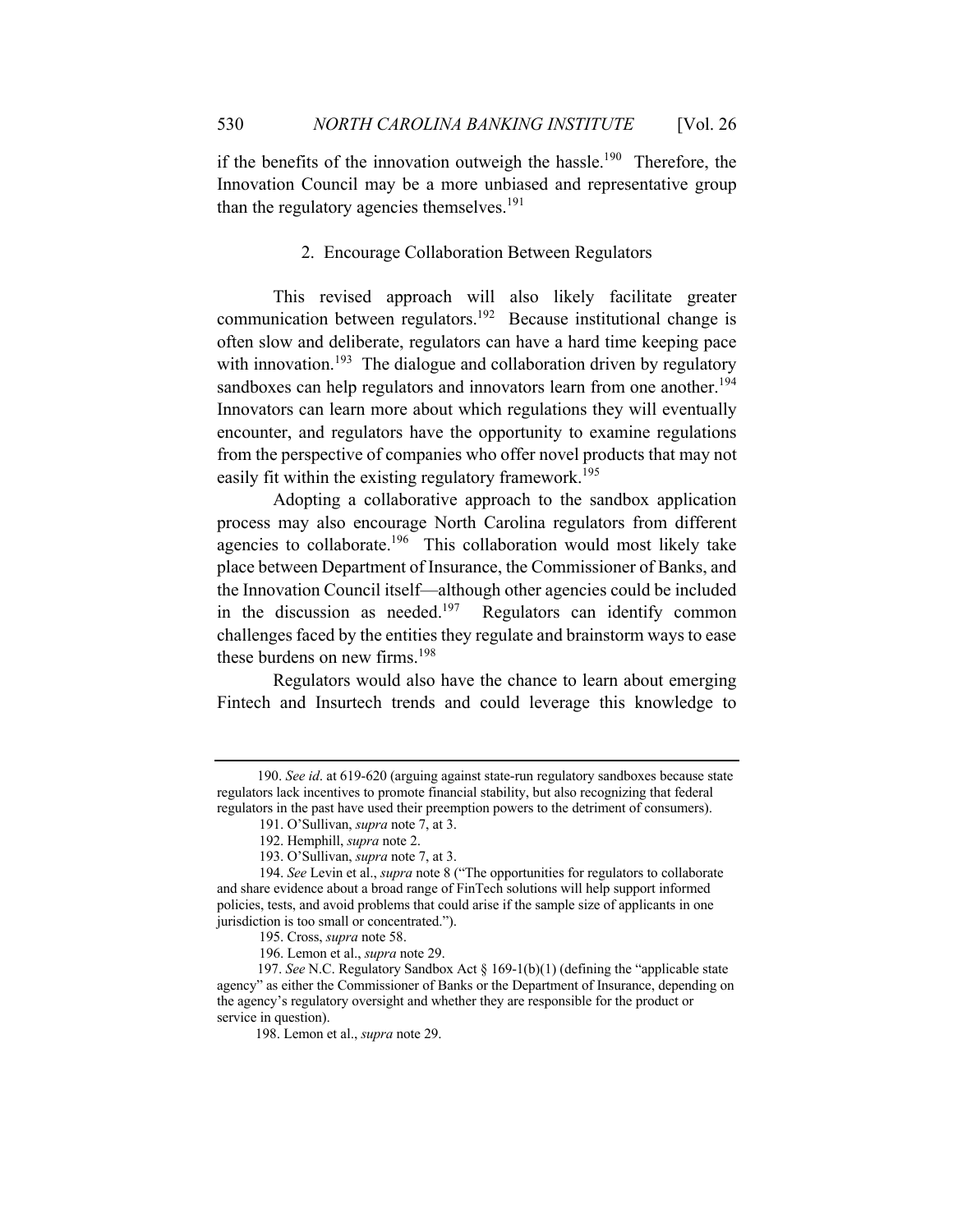improve the regulatory system overall.<sup>199</sup> Through this self-reflective process, regulators could update regulations in the name of efficiency, and could even eliminate regulations that are burdensome and do not protect consumers or the economy.<sup>200</sup>

## 3. Mitigate North Carolina's Reliance on Nonprofits

Another important benefit of imbuing the admissions process with a collaborative component is that it could help resolve the issues created by the N.C. Act's overt reliance on nonprofits.<sup>201</sup> The N.C. Act provides that nonprofits will play an important but undefined role in the sandbox; it stipulates that authorized nonprofit organizations shall provide consulting services to sandbox applicants and participants alike.<sup>202</sup> The Innovation Council will recognize certain nonprofits to assist firms in navigating the application process and help firms with the design and implementation of their products and services during their participation in the sandbox program itself.<sup>203</sup> These organizations will specifically be empowered to help firms by providing input and recommendations with regard to the application of innovative technologies.204 There is considerable uncertainty surrounding the role of nonprofits in the N.C. Act.<sup>205</sup> It is unclear whether the nonprofits would be created for this particular purpose, or whether existing nonprofits can step into this role.206 While the nonprofit's role is illdefined by the N.C. Act, it appears that nonprofits are included to reduce the burden on the innovation council or the applicable state agencies of guiding applicants through the process. $207$ 

 <sup>199.</sup> *See* Illman & Medlin, *supra* note 126.

 <sup>200.</sup> Hemphill, *supra* note 2; Millsap, *supra* note 16.

<sup>201.</sup> *See* Reiners, *supra* note 4 (arguing that "[t]he language around consulting with nongovernmental organizations should be deleted. In order to codify one of the main benefits of a sandbox, legislators may want to consider adding language that references information sharing between sandbox participants and the Innovation Commission.").

<sup>202.</sup> N.C. Regulatory Sandbox Act § 169-5.

<sup>203.</sup> *See id*. (stipulating that nonprofits will be "recognized as partners that may help sandbox applicants navigate the regulatory sandbox application process").

<sup>204.</sup> *Id.* 

<sup>205.</sup> *See id*. (explaining that the N.C. Act proposes only that a nonprofit will be recognized by the Office of the Secretary of State to assist participants, while only mentioning in passing that other nonprofits "may" assist participants, and otherwise leaves the extent of the nonprofit role undefined).

<sup>206.</sup> *Id.* 

<sup>207.</sup> *Id.*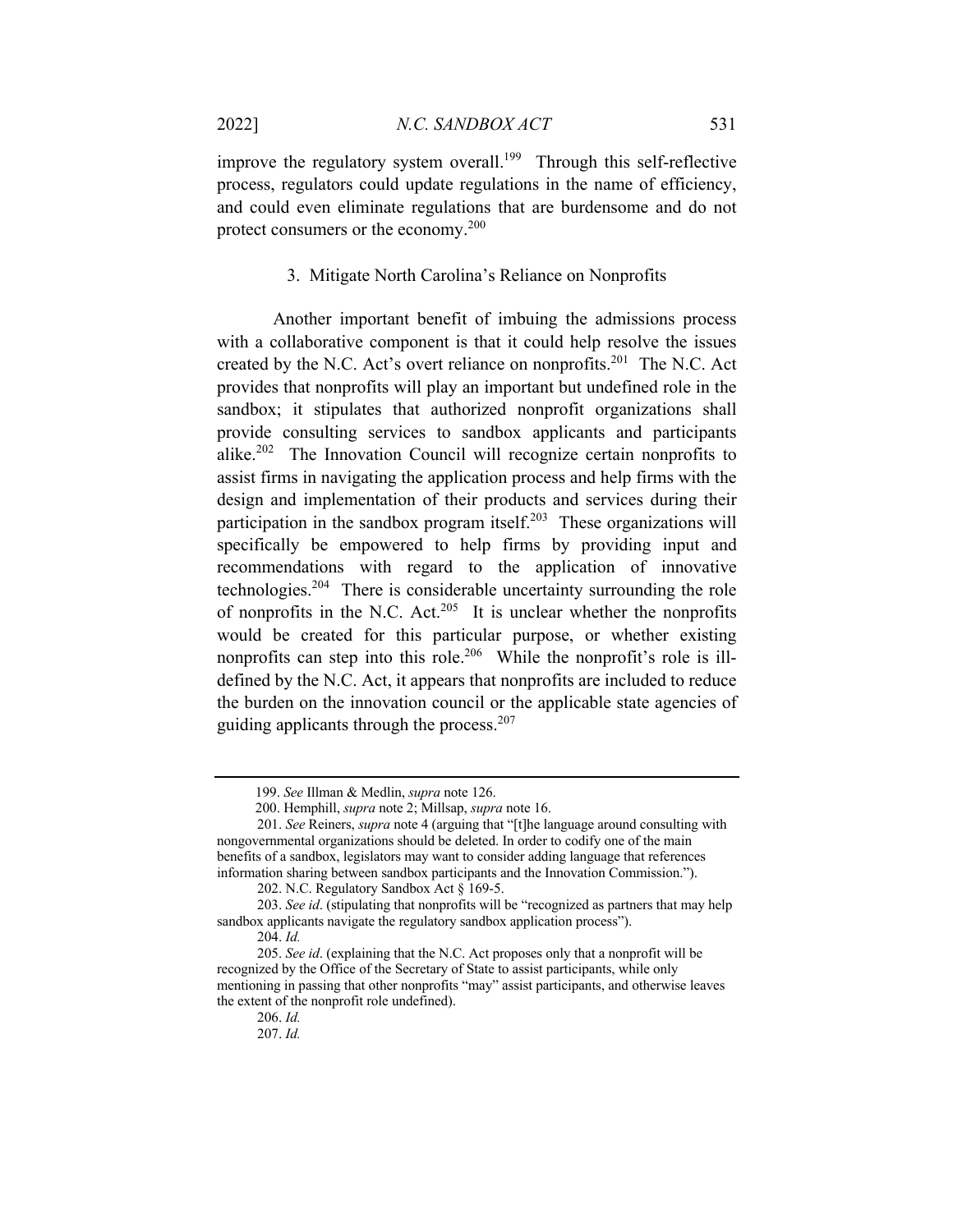North Carolina's Sandbox Act would be more effective if the Innovation Council, rather than nonprofits, played a consulting role.<sup>208</sup> Communication between regulators and applicants will benefit both parties, and the N.C. Act's current reliance on nonprofits will likely detract from the interaction between regulators and firms.<sup>209</sup> The N.C. Act will forego some of the most valuable collaborative benefits to come out of the sandbox concept by outsourcing some of this communication to nonprofits.<sup>210</sup> Participating firms will be denied the important advantage of interacting personally with the regulators who will hopefully be overseeing them directly in the future.<sup>211</sup> Participants will also be at a disadvantage because nonprofits are not as qualified as regulators themselves to provide useful advice and guidance.<sup>212</sup> There is certain information that only regulators will be able to provide, such as agency interpretations of ambiguous rules and emerging trends in the field.<sup>213</sup>

# *B. Give Extra Consideration to Competitors of Admitted Applicants*

Another feature of the application process utilized by other jurisdictions that North Carolina could benefit from is the requirement that competitors of admitted participants be given special consideration for inclusion in the sandbox.<sup>214</sup> In other jurisdictions which have implemented a sandbox, the equivalent of the Innovation Council is required to determine whether the competitor of an applicant has been admitted.<sup>215</sup> If so, then this must weigh in favor of the Council's decision to admit the applicant.<sup>216</sup> The purpose of this extra consideration is to avoid the fundamental competitive unfairness that would result from selectively excluding competing firms from the important benefits available through the sandbox program.<sup>217</sup>

<sup>208.</sup> Reiners, *supra* note 4.

 <sup>209.</sup> *Id.* 

 <sup>210.</sup> *See id*. (claiming that endorsing the use of nonprofits is problematic because "it denies one of the essential sandbox benefits to both fintech firms and regulators").

 <sup>211.</sup> *Id.* 

 <sup>212.</sup> *Id.* 

 <sup>213.</sup> *Id.* 

 <sup>214.</sup> *See* UTAH CODE ANN. §13-55-103 (2020) (mandating the sandbox administrator determine whether an applicant's competitor has already been admitted; if it has, then the Department must weigh this in favor of admitting the applicant).

<sup>215.</sup> *Id.* 

<sup>216.</sup> *Id.* 

<sup>217.</sup> *See* O'Sullivan, *supra* note 7, at 6.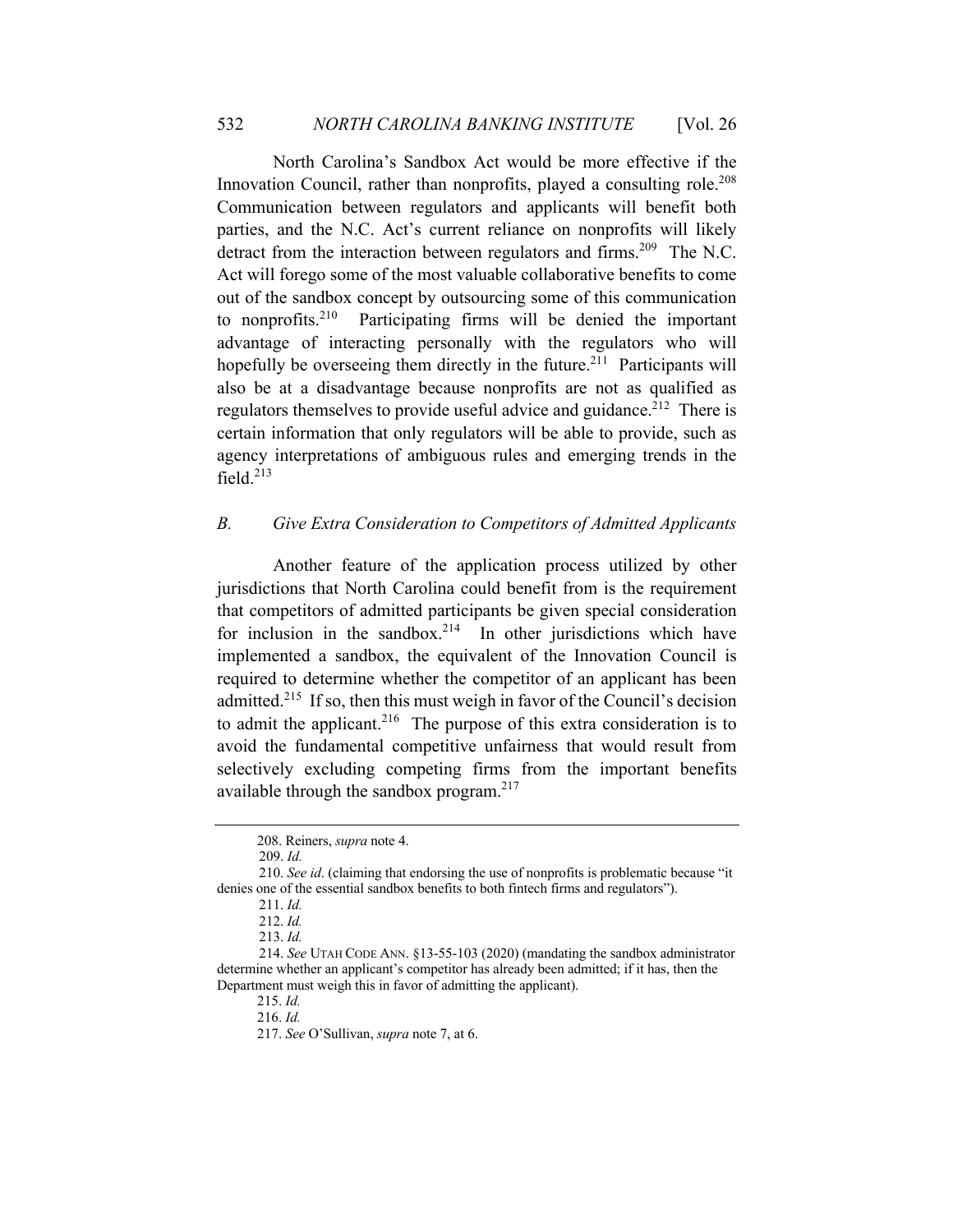Including the competitors of admitted sandbox participants could also remedy the negative optics of the sandbox being viewed by investors or consumers as a state endorsement of the participating firm.<sup>218</sup> Even though the N.C. Act requires participants to disclose to consumers that being admitted to the sandbox is not an endorsement by the state, it is still conceivable that some investors will be misled by the mere fact that the firm has been admitted to participate in the program.<sup>219</sup> A UK study which found that sandbox participants attracted investors more easily than nonparticipants suggests that this could be an issue.<sup>220</sup>

# *C. Require a Proof of Concept*

Yet another aspect of the N.C. Act's application process that could be improved by borrowing from other jurisdictions is the requirement that firms make extensive disclosures and justify their participation in the program as a prerequisite to their admission.<sup>221</sup> In its current iteration, the N.C. Act allows the Innovation Council to consider several criteria when deciding which applicants to admit.<sup>222</sup> Among these criteria are the firm's business plan and the nature of the innovative product or service, including the potential risk to consumers.<sup>223</sup>

In jurisdictions that have implemented regulatory sandboxes successfully, applicants have been required to provide more detailed disclosures than those required by the N.C. Act.<sup>224</sup> For instance, in Utah, Florida, Kentucky, and Nevada, firms are sometimes required to explain

 <sup>218.</sup> *Id.* 

 <sup>219.</sup> N.C. Regulatory Sandbox Act § 169-8(b)(3).

 <sup>220.</sup> *See* O'Sullivan, *supra* note 7, at 3 (finding that "sandbox participants may have an easier time attracting finance than non-participants. This could be because investors (rightly or wrongly) view sandbox participation as a kind of government endorsement of this business model, or at the very least a sign that these firms will have fewer regulatory issues than non-participants.").

 <sup>221.</sup> UK FIN. CONDUCT AUTH., *Regulatory Sandbox Application* (2021),

https://www.onlinesurveys.fca.org.uk/jfe/form/SV\_3aBdqb3jfKmuRSK [https://perma.cc/TD7S-WGJJ].

 <sup>222.</sup> N.C. Regulatory Sandbox Act §169-6(d)(1-6).

<sup>223.</sup> *Id*.

<sup>224.</sup> *See* UK FIN. CONDUCT AUTH., PUB REF: 00598 (recognizing that because the UK Sandbox has been in operation since 2015, it has benefited from a relatively long period of experimentation and has matured as a result. This is evidenced by statistics which reflect the effectiveness of the program: In 2019, out of about 1,500 applications, 686 firms received support from the sandbox program).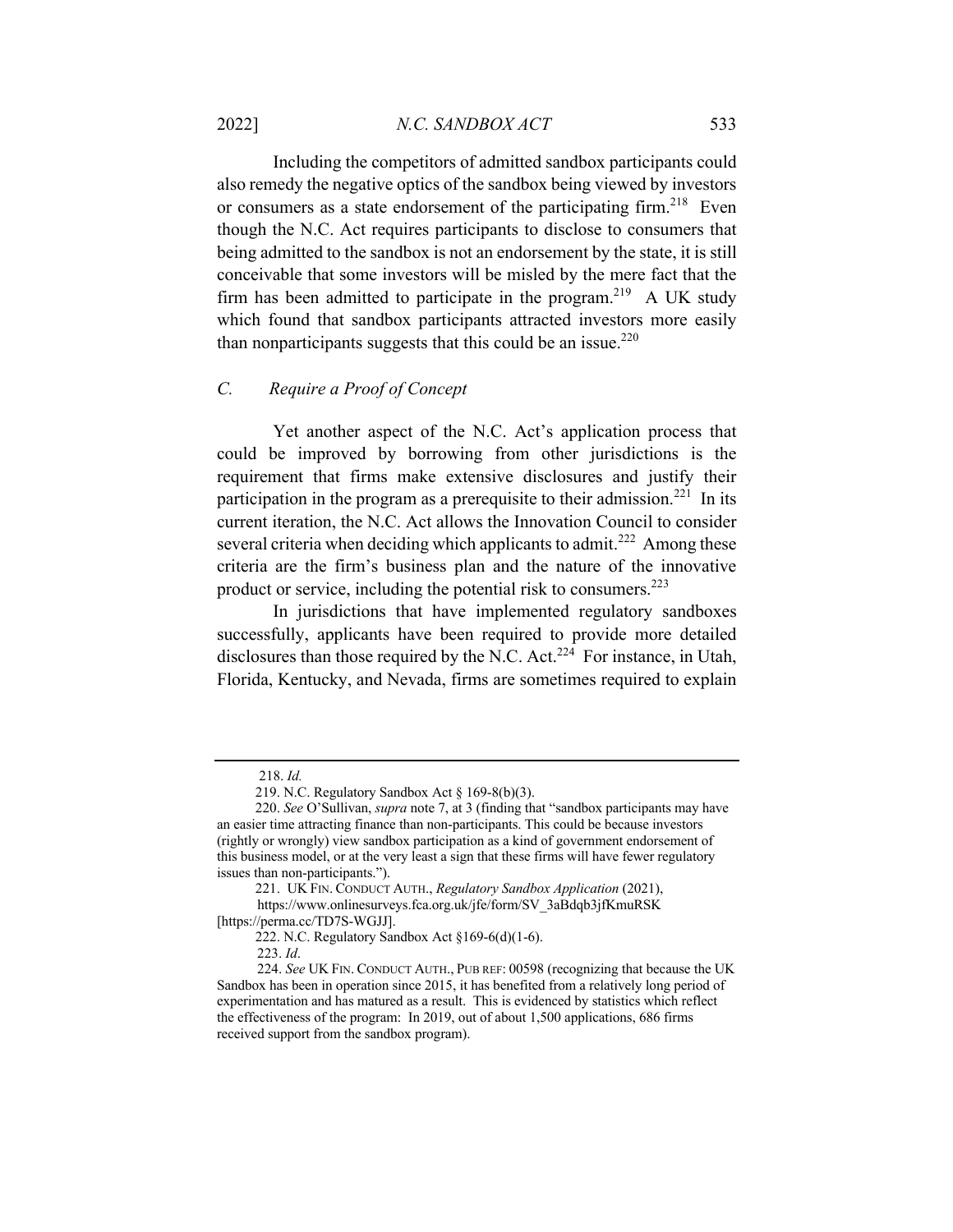why they need to test their innovation in the sandbox.<sup>225</sup> In other jurisdictions, applicants must also show how the product or service is a genuine innovation, how it will benefit consumers, and that it is ready for testing.<sup>226</sup> Applicants must also prove to the sandbox authority that they have a testing plan which has clear objectives and criteria for success, and that they have already completed some testing.<sup>227</sup> A failure to show the above could result in the rejection of a sandbox applicant.<sup>228</sup> By incorporating some of these specific criteria, the N.C. sandbox can avoid expending resources on firms that do not truly need to participate in the sandbox, and avoid firms who need to do more groundwork before they are ready.<sup>229</sup>

#### *D. Provide a Declaratory Statement*

Another area in which the N.C. Act could be improved is by borrowing from other jurisdictions the practice of disclosing to participants which statutes may be eligible for waiver.<sup>230</sup> This would benefit participants by increasing certainty with regard to what statutes can be waived, and therefore whether participation in the sandbox is a worthwhile expenditure of time and money.<sup>231</sup> Currently, the N.C. Act does not offer participants any guidance with regard to which laws may be waived through participation in the sandbox.<sup>232</sup>

<sup>225.</sup> UTAH CODE ANN. §13–55-103 (2020) (requiring applicants to show how "participating in the regulatory sandbox would enable a successful test of the innovative product or service); FLA. STAT. § 559.952 (2020) (requiring applicants to list the laws which prevent the innovative product or service from being offered); KY. ACTS § 147 (2019) (requiring applicants to state why the innovation is currently prohibited by regulation); NV S.B. 161 (requiring applicants to state the manner in which participation in the program will facilitate a successful test of the product or service).

<sup>226.</sup> *See* UK FIN CONDUCT AUTH., *Regulatory Sandbox Application.* 

<sup>227.</sup> *Id.* 

<sup>228.</sup> *Id.* 

<sup>229.</sup> *See* Victor Chatenay, *More Than One Fifth of Fintechs in the UK Regulator's Sandbox Have Collapsed*, INSIDER INTEL. (Apr. 27,

<sup>2021),</sup> https://www.emarketer.com/content/more-than-one-fifth-of-Fintechs-uk-regulator-ssandbox-have-collapsed [https://perma.cc/X5A6-3KGG] (demonstrating through more recent statistics that participants in the sandbox are more likely to survive the first few years, which is the most vulnerable time for a new business. As of April, 2021, 22% of participants in the UK's sandbox participants had failed. In comparison, 60% of all new businesses that start in the UK will fail within the first three years).

<sup>230.</sup> FLA. STAT. § 559.952 (2020).

<sup>231.</sup> O'Sullivan, *supra* note 7.

<sup>232.</sup> N.C. Regulatory Sandbox Act § 169-7.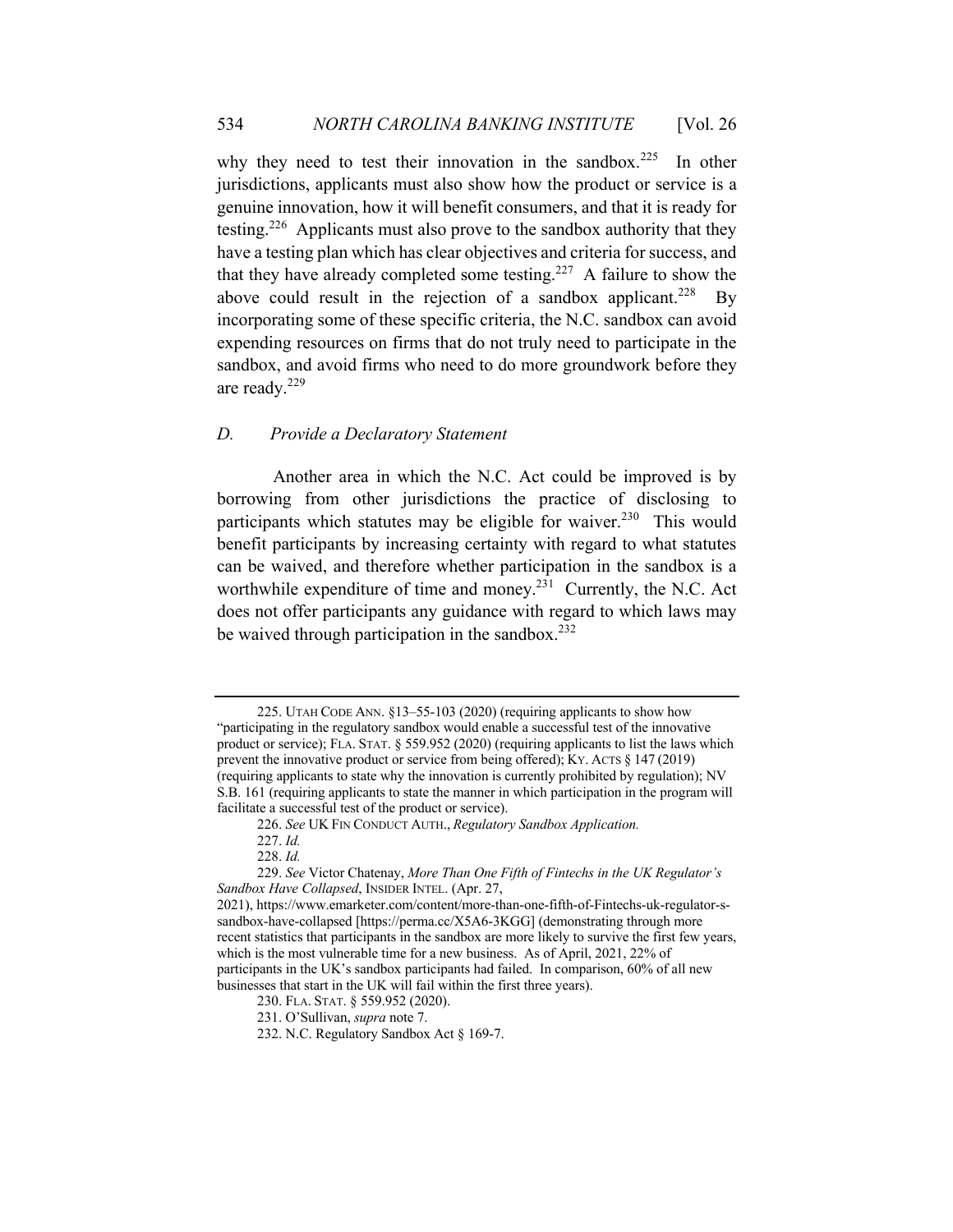In other jurisdictions, applicants can request a declaratory statement about whether existing regulations would apply to their firm, and therefore whether they would stand to benefit from participating.<sup>233</sup> The N.C. Innovation Council could provide applicants with a declaratory statement listing specific rules and provisions that would not be applicable to the participant during the sandbox period.<sup>234</sup> Some of these rules may be licensure requirements that are ordinarily imposed on companies who want to operate in the state as a financial services or money transmitter firm.<sup>235</sup> For instance, some provisions may exempt firms from some quarterly reporting requirements, exempt some activities from licensure, and create exemptions from certain fees.<sup>236</sup> However, these jurisdictions also require the applicant to include in their request for a declaratory statement the specific statute that they believe should be waived. $237$  Other jurisdictions have included language which makes it clear to participants that the relevant sandbox authority will not provide "horizon scanning" for all possible regulations that might be applicable to a business.<sup>238</sup>

By providing participating firms with a declaratory statement listing which rules and regulations can be waived, the Innovation Council could make participation in North Carolina's sandbox more attractive and could avoid some of the issues that could depress participation in the sandbox.<sup>239</sup> For example, if the criteria for admissions is as burdensome as the regulations themselves, and if firms are uncertain whether the regulations can actually be waived, then the sandbox is not offering firms an advantage.240 A declaratory statement would provide greater certainty and clarity to applicants, and help them determine what they have to gain from the sandbox and whether this benefit is worth the cost of admission.241 In addition, the Innovation Council should incorporate the requirement that participants include in their request for a declaratory

239. O'Sullivan, *supra* note 7.

 <sup>233. § 559.952.</sup> 

<sup>234.</sup> *Id.* 

 <sup>235.</sup> *Id.* 

 <sup>236. § 559.952(4</sup>a).

 <sup>237.</sup> *Id.* 

<sup>238.</sup> UK FIN. CONDUCT AUTH., *FCA Regulatory Sandbox Application Guide* (2017), https://www.fca.org.uk/publication/information-sheets/fca-regulatory-sandbox-applicationguide.pdf [https://perma.cc/TD7S-WGJJ].

 <sup>240.</sup> *Id.*

<sup>241.</sup> *Id.*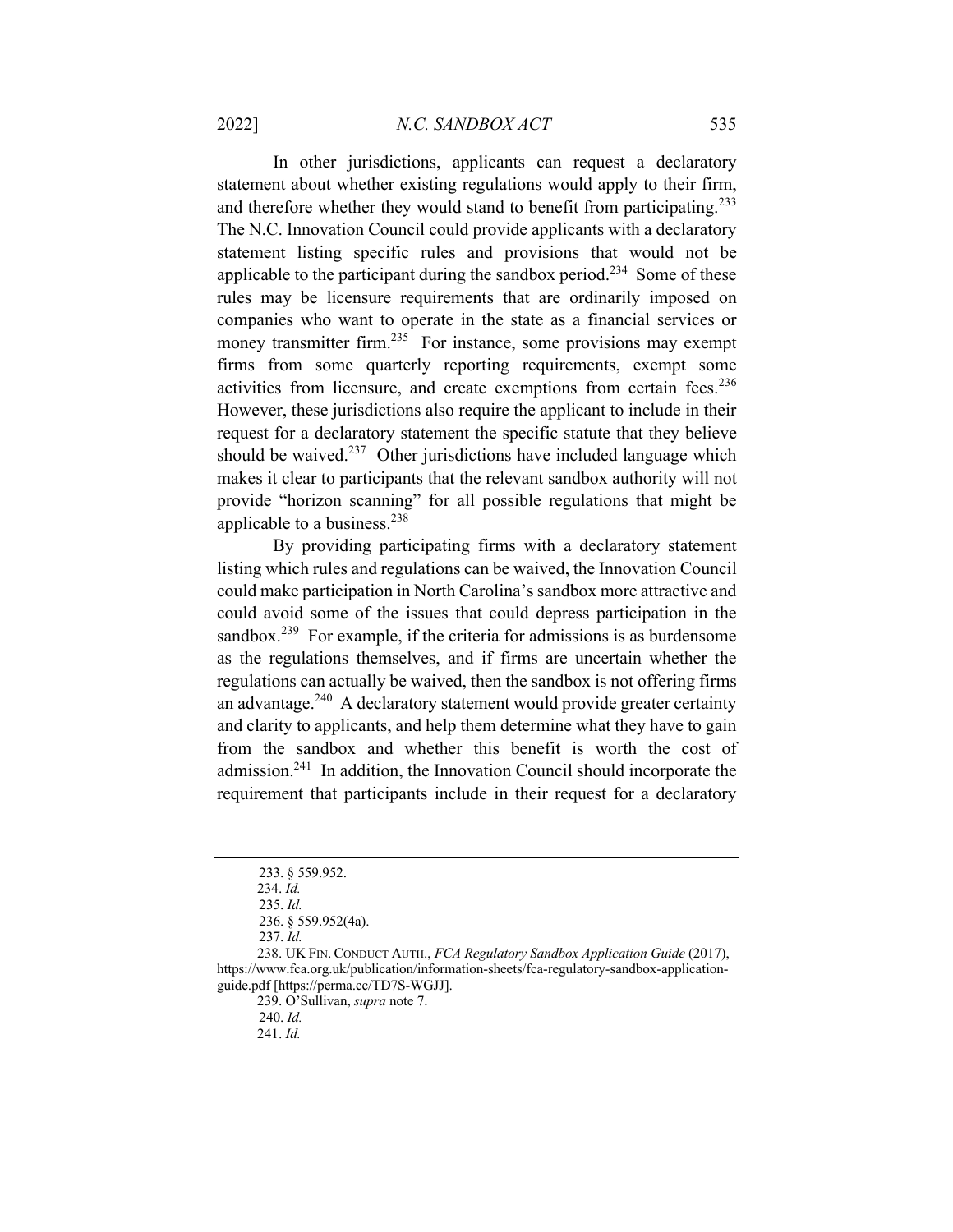statement the specific statute or rule that they think should be waived.<sup>242</sup> By requiring applicants to specify which rules they believe may be eligible for waiver, the burden on the Innovation Council can be reduced.<sup>243</sup>

# *E. Clarify the Possibility of an Extension*

The N.C. Act could also be improved by clarifying the process of requesting an extension of the sandbox period.<sup>244</sup> Although the N.C. Act provides for the possibility of a twelve-month extension of a firm's participation in the sandbox, more specific language would be helpful.<sup>245</sup> For instance, the N.C. Act does not explicitly limit firms to a single twelve-month extension; this restriction must be inferred from the wording of the statute.<sup>246</sup> In addition, the N.C. Act does not establish requirements that participants must satisfy before extension requests may be granted by the Innovation Council.<sup>247</sup>

Other sandbox programs are more explicit in the renewal process, and impose heightened requirements on firms who want to take advantage of this possibility. For instance, some sandbox programs clearly limit applicants to a single renewal.<sup>248</sup> These programs may also impose requirements on applicants before they may take advantage of an extension.<sup>249</sup> An applicant may be required to show that either  $(1)$  a law must be amended for the firm to legally offer the product, or (2) the applicant has submitted an application for licensure and it is pending.<sup>250</sup>

Limiting firms to a single extension and requiring firms to meet these requirements can have several benefits.<sup>251</sup> Allowing only a single extension increases clarity and predictability for firms and regulators

<sup>242.</sup> FLA. STAT. § 559.952 (2020).

<sup>243.</sup> O'Sullivan, *supra* note 7, at 3.

<sup>244.</sup> *See* Reiners, supra note 4 (suggesting that sandbox extensions should be limited to one year or less).

<sup>245.</sup> *Id*.

<sup>246.</sup> *See* N.C. Regulatory Sandbox Act § 169-7(a) (emphasis added) (contemplating that the duration of participation in the sandbox is "not to exceed 24 months from the date of admission into the regulatory sandbox program unless *an* extension is granted.").

<sup>247.</sup> *Id*.

 <sup>248.</sup> FLA. STAT. § 559.952(7)(a) (2020).

<sup>249. § 559.952(7)(</sup>b).

 <sup>250.</sup> *Id.* 

<sup>251.</sup> Reiners, *supra* note 4.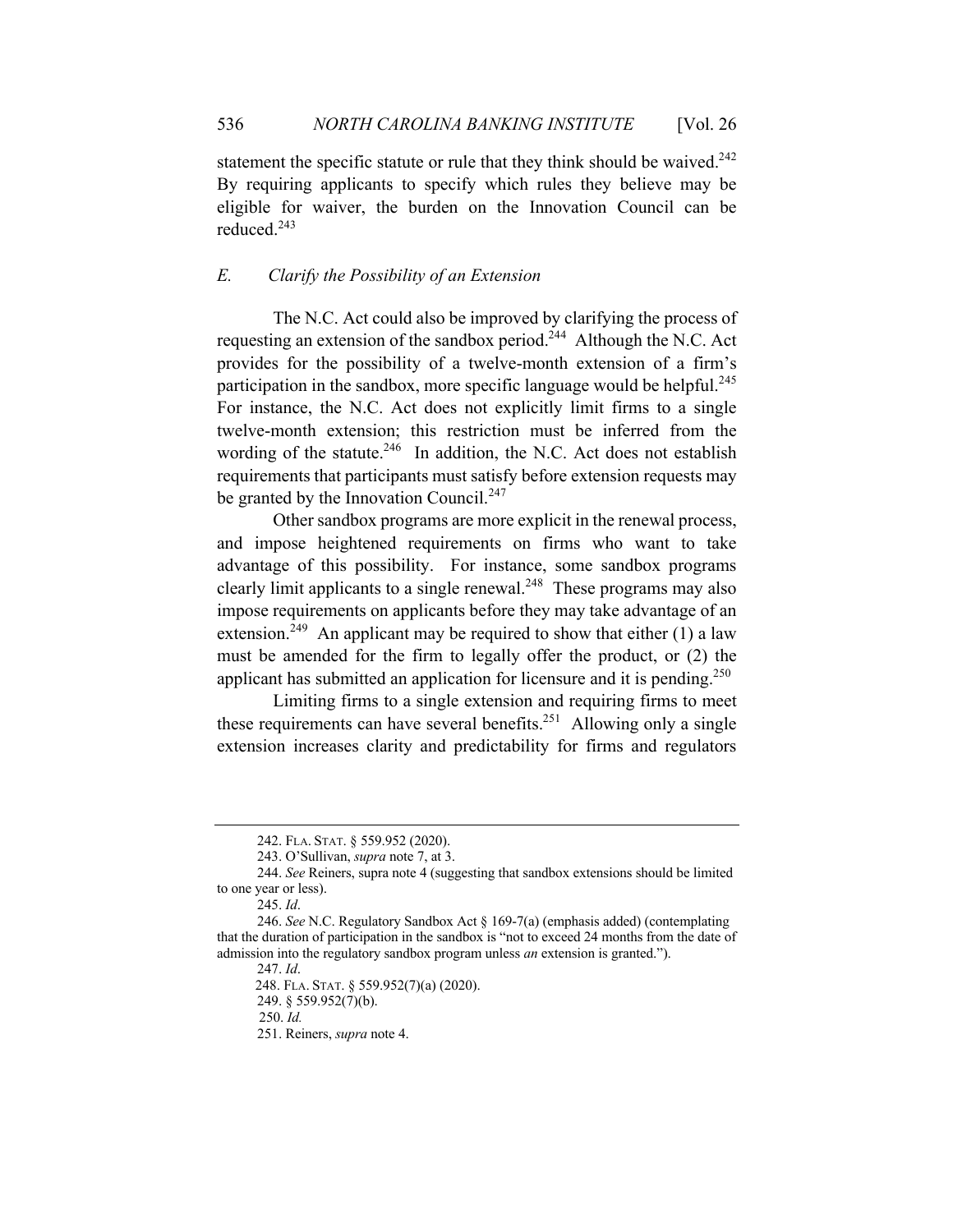alike.<sup>252</sup> In addition, requiring firms to show that they have already submitted a licensure application will preclude extensions for participants who are overly-reliant on the sandbox and do not have a realistic pathway to regulatory compliance.<sup>253</sup> This will incentivize participating firms to file an application for licensure, which will keep them focused on the long-term goal of viability outside the sandbox.<sup>254</sup>

# *F. Require Bi-annual Reports*

The N.C. Act should also follow the lead of other jurisdictions and require participants to submit a report twice per year while they are in the program.<sup>255</sup> Other sandbox programs require participants to report financial information and the number of consumers who have received the financial product or service.<sup>256</sup> In contrast, the N.C. Act requires a report at the end of the sandbox period, and the contents of the report are determined by the applicable state agency.<sup>257</sup>

Requiring bi-annual reports will be an easy way for the regulatory agencies to gather up-to-date information about each firm's progress in the sandbox.258 Frequent reports could also minimize the potential harm to consumers by enabling the Innovation Council to keep a closer eye on firms and take preventative steps sooner than otherwise possible.

# *G. Emphasize the Value of Partnerships*

One final way that the sandbox program that could be improved upon is by instilling an emphasis on the importance of partnerships to a firm's success.<sup>259</sup> Other jurisdictions acknowledge in the application process that many firms will need to partner with an established company in order to successfully test their innovation.<sup>260</sup> These jurisdictions also make it clear to applicants that while partnering with an incumbent is often beneficial, the sandbox administrator will not assist applicants in

 <sup>252.</sup> *See id*. (recommending that the N.C. Act be explicit about limiting participants to a single extension, because the Act is unclear as written).

<sup>253. § 559.952.</sup> 

<sup>254.</sup> *Id.* 

 <sup>255.</sup> O'Sullivan, *supra* note 7.

 <sup>256.</sup> *Id*. at 3.

<sup>257.</sup> N.C. Regulatory Sandbox Act § 169-7(c).

 <sup>258.</sup> O'Sullivan, *supra* note 7, at 4.

<sup>259.</sup> *Id*. at 2.

<sup>260.</sup> UK FIN. CONDUCT AUTH., *Regulatory Sandbox Application*.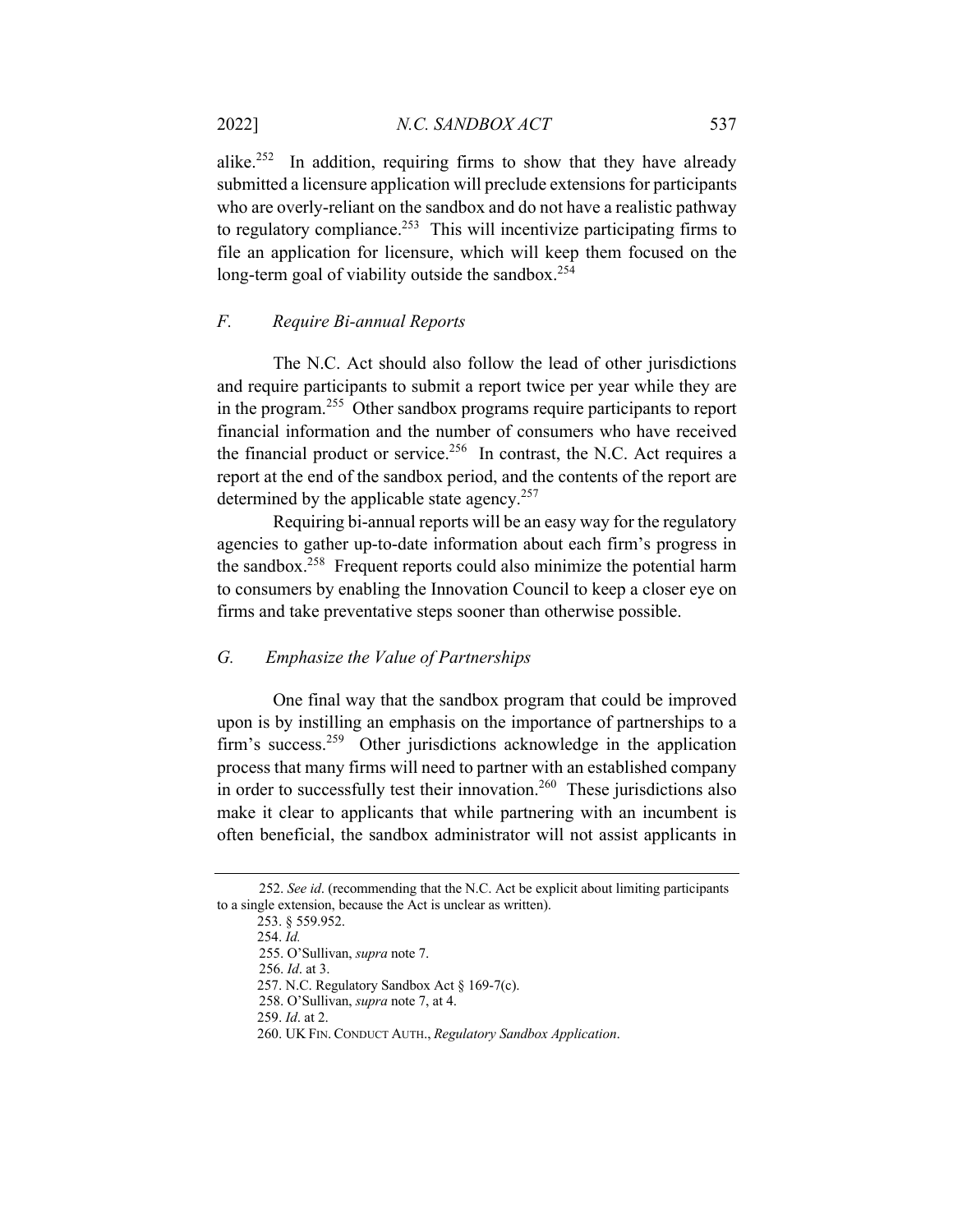finding potential partners.<sup>261</sup> This enables applicants in these jurisdictions to make a fully informed choice about whether or not to participate based on clear disclosures of what the program does and does not offer.262

In its current state, the N.C. Act is silent on the issue of partnerships, and it could be improved by adopting similar language so that applicants can maximize their experience in the sandbox and have a clear understanding of the assistance they can expect to receive.  $263$ 

# VI. CONCLUSION

In conclusion, the creation of a regulatory sandbox for financial and insurance technologies in North Carolina will likely be a net positive for the state's economy and consumers.<sup>264</sup> However, regulatory sandboxes have their drawbacks; they can result in state endorsement of harmful and unproven technologies,  $265$  and they have the ability to weaken existing consumer protections.<sup>266</sup> The N.C. Regulatory Sandbox could specifically be improved by building on the experiences of other jurisdictions operating similar programs. The N.C. Act would benefit from adding a collaborative application process, providing applicants with a declaratory statement, requiring a proof of concept and bi-annual reports from applicants, emphasizing the importance of partnerships, and increasing the clarity of extension opportunities. The Innovation Council could implement some of these changes through its discretionary authority, but other changes likely must be made by amendment to the statute by the state legislature. One path forward is for the Innovation Council to operate the program for several years and then, armed with additional practical experience, reexamine fundamental aspects of the N.C. Act. In this way, the Council can determine if the program's structure can be improved to achieve the dual objectives of stimulating the development of innovation financial products and services while

<sup>261.</sup> *See* UK FIN. CONDUCT AUTH., *FCA Regulatory Sandbox Application Guide*; *See* UK FIN. CONDUCT AUTH., PUB. REF.: 00598 at 5 (noting that about fifty percent of the sandbox tests in the UK involved a partnership between an incumbent and a startup).

<sup>262.</sup> *See* UK FIN. CONDUCT AUTH., PUB REF: 00598.

<sup>263.</sup> *See* N.C. Regulatory Sandbox Act § 169-6.

<sup>264.</sup> Illman & Medlin, *supra* note 126.

<sup>265.</sup> Kelly, *supra* note 151.

<sup>266.</sup> Reiner, *supra* note 4.